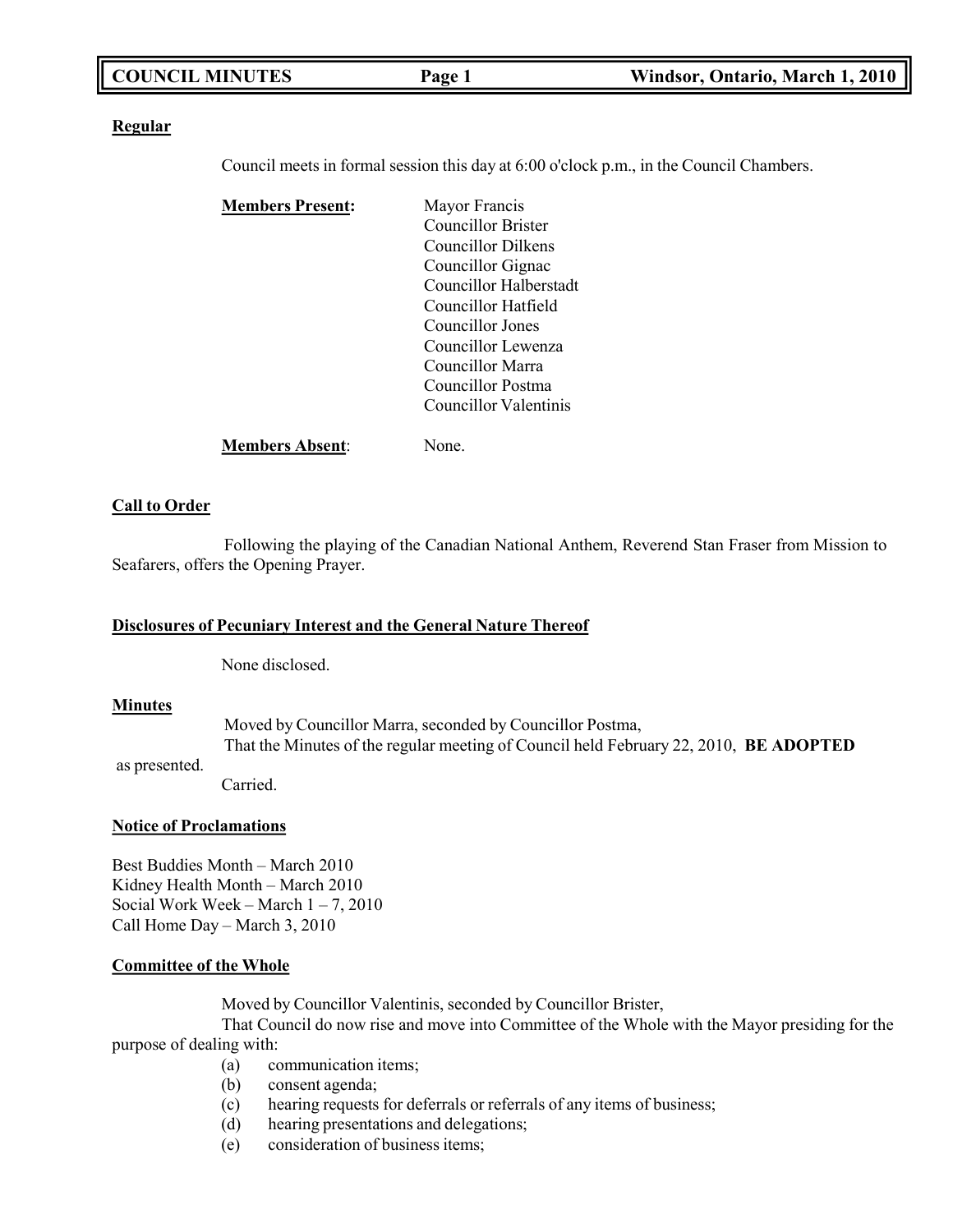- (f) consideration of Committee reports:
	- i. **Report of Special In-Camera Meeting or other Committee as may be held prior to Council** (if scheduled); and
	- ii. **Report No. 47 of the Windsor-Essex County Environment Committee** of its meeting held February 5, 2010; and
	- iii. **Report No. 44 of the Audit Committee** of its meeting held February 18, 2010; and
	- iv. **Report No. 276 of the Windsor Heritage Committee** of its meeting held January 13, 2010
- (g) consideration of by-laws 35-2010 through 42-2010.

Carried.

## **Communications**

Moved by Councillor Dilkens, seconded by Councillor Gignac,

**M70–2010** That the following Communication Items 1 to 7, and 9 to 19 inclusive, as set forth in the Council Agenda **BE REFERRED** as noted except Communication No. 8, which is dealt with as follows:

## **Communication No. 8:**

Moved by Councillor Postma, seconded by Councillor Valentinis,

**M71-2010** That the correspondence from the Downtown Residents Association (DRA) dated February 24, 2010 respecting the summer patio renewal process **BE RECEIVED**, and further, that this matter **BE REFERRED** to the Hospitality Resource Panel for further review and consideration, and further, that Administration **BE DIRECTED** to prepare a report on upcoming renewals for Council consideration, and that the DRA **BE ADVISED** when this report is scheduled to be considered.

## **ACLB2010**

| Item           | From                                         | <b>Description</b>                                                                                                                                                                                                                                                            |  |
|----------------|----------------------------------------------|-------------------------------------------------------------------------------------------------------------------------------------------------------------------------------------------------------------------------------------------------------------------------------|--|
| 1              | Ministry of Municipal<br>Affairs and Housing | Additional Administration Fee – The Corporation of the City of Windsor<br>- Social Housing Renovation and Retrofit Program (SHRRP) and<br>Affordable Housing Program (AHP) Extension 2009<br><b>Community Development &amp; Health Commissioner</b><br>Note & File<br>GH/6905 |  |
|                |                                              | Letter of Thanks Regarding Funding-Flow Milestones and the Process of                                                                                                                                                                                                         |  |
|                |                                              | Ministerial Consent Under the 2009 Extension to the Canada-Ontario<br>Affordable Housing Program (AHP)                                                                                                                                                                        |  |
| $\overline{2}$ | Ministry of Municipal                        | <b>Community Development &amp; Health Commissioner</b>                                                                                                                                                                                                                        |  |
|                | Affairs and Housing                          | <b>Executive Director of Housing &amp; Children's Services</b>                                                                                                                                                                                                                |  |
|                |                                              | <b>Housing Advisory Committee</b>                                                                                                                                                                                                                                             |  |
|                |                                              | Note & File                                                                                                                                                                                                                                                                   |  |
|                |                                              | GH/6905                                                                                                                                                                                                                                                                       |  |
|                | Ministry of Government                       | Changes to Service Delivery Model Regarding Service Ontario                                                                                                                                                                                                                   |  |
| 3              | Services                                     | Note & File                                                                                                                                                                                                                                                                   |  |
|                |                                              | GP2010                                                                                                                                                                                                                                                                        |  |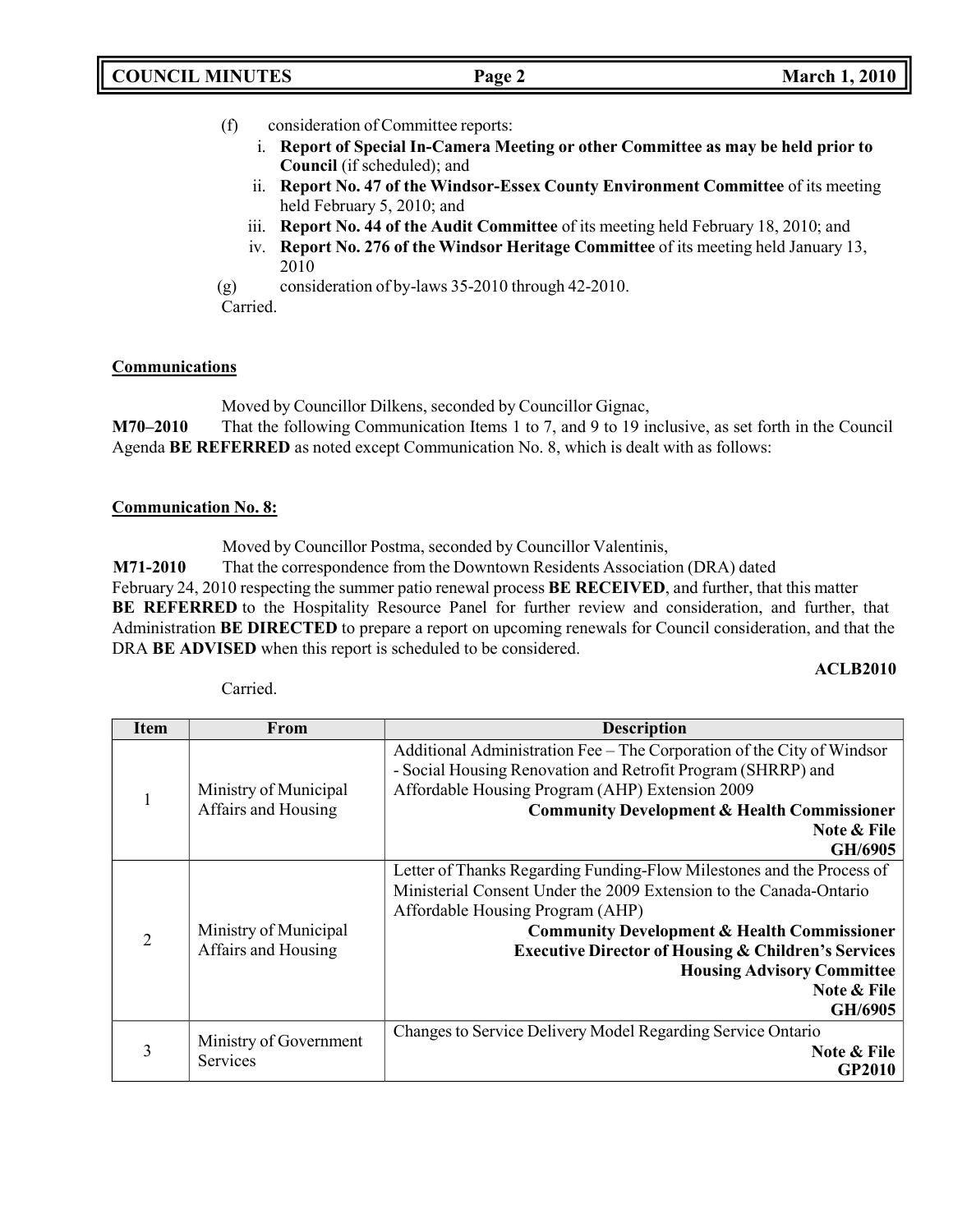**COUNCIL MINUTES Page 3 March 1, 2010**

|                |                                                         | Letter of Thanks Regarding City of Windsor Resolution on Costs                       |
|----------------|---------------------------------------------------------|--------------------------------------------------------------------------------------|
|                |                                                         | Associated With Interest Arbitration Settlements Involving Police and                |
|                |                                                         | Firefighters                                                                         |
|                |                                                         | <b>Executive Director of Human Resources</b>                                         |
| $\overline{4}$ | Ministry of Labour                                      | <b>City Clerk</b>                                                                    |
|                |                                                         | <b>Chief Financial Officer &amp; City Treasurer</b>                                  |
|                |                                                         | <b>Chief Administrative Officer</b>                                                  |
|                |                                                         | Note & File<br><b>GPL2010</b>                                                        |
|                | Ontario Ministry of                                     |                                                                                      |
|                | Natural Resources; and                                  | Information Session - Recovery and Critical Habitat of Aquatic Species               |
| $\mathfrak s$  | Fisheries and Oceans                                    | At Risk                                                                              |
|                | Canada; and Essex                                       | Note & File                                                                          |
|                | Region Conservation<br>Authority                        | <b>GCE2010</b>                                                                       |
|                |                                                         | Government Introduces Legislation to Enable Implementation of Early                  |
|                |                                                         | Learning and Child Care Program                                                      |
|                | Association of                                          | <b>Community Development &amp; Health Commissioner</b>                               |
| 6              | Municipalities of Ontario                               | <b>Executive Director of Housing &amp; Children's Services</b>                       |
|                | (AMO)                                                   | <b>Chief Financial Officer &amp; City Treasurer</b>                                  |
|                |                                                         | Note & File<br><b>SSC/6751</b>                                                       |
|                |                                                         | AMO Calls on Province to Pay Its Bills                                               |
| 7              | Association of<br>Municipalities of Ontario             | <b>Chief Financial Officer &amp; City Treasurer</b>                                  |
|                | (AMO)                                                   | Note & File                                                                          |
|                |                                                         | <b>MMA2010</b><br>Request Regarding the Approval Process for Summer Patio Licence    |
|                |                                                         | Renewals                                                                             |
| $\,8\,$        | <b>Downtown Residents</b><br><b>Association Windsor</b> | <b>COUNCIL DIRECTION REQUESTED</b>                                                   |
|                | (DRA)                                                   | <b>City Engineer</b>                                                                 |
|                |                                                         | Chief Building Official & Executive Director of Building<br><b>ACLB2010</b>          |
|                |                                                         | 2010 Ontario Chamber Annual General Meeting - Windsor Essex                          |
|                | Windsor-Essex Regional                                  | Regional Chamber Welcome Event - Motown Movers and Shakers                           |
| 9              | Chamber of Commerce                                     | <b>COUNCIL DIRECTION REQUESTED</b>                                                   |
|                |                                                         | <b>Chief Financial Officer &amp; City Treasurer</b>                                  |
|                |                                                         | <b>GP2010</b><br>Extension of the 2007 Canada-Ontario Agreement Respecting the Great |
|                |                                                         | Lakes Basin Ecosystem (COA)                                                          |
| 10             | <b>Environmental Registry</b>                           | <b>City Engineer</b>                                                                 |
|                |                                                         | <b>City Planner</b>                                                                  |
|                |                                                         | Note & File                                                                          |
|                |                                                         | <b>GP2010</b><br>Drinking-Water Systems Regulation O.Reg. 170/03 - Annual Report for |
|                | <b>Windsor Utilities</b><br>Commission                  | Calendar Year 2009                                                                   |
| 11             |                                                         | <b>City Engineer</b>                                                                 |
|                |                                                         | <b>MU2010</b>                                                                        |
|                |                                                         | Application of Borotis for Site Plan Approval to permit a commercial                 |
| 12             | Manager of Development                                  | plaza - professional offices located at 3100 Blk. Dougall Avenue<br>Note & File      |
|                |                                                         | ZS/10600                                                                             |
|                |                                                         |                                                                                      |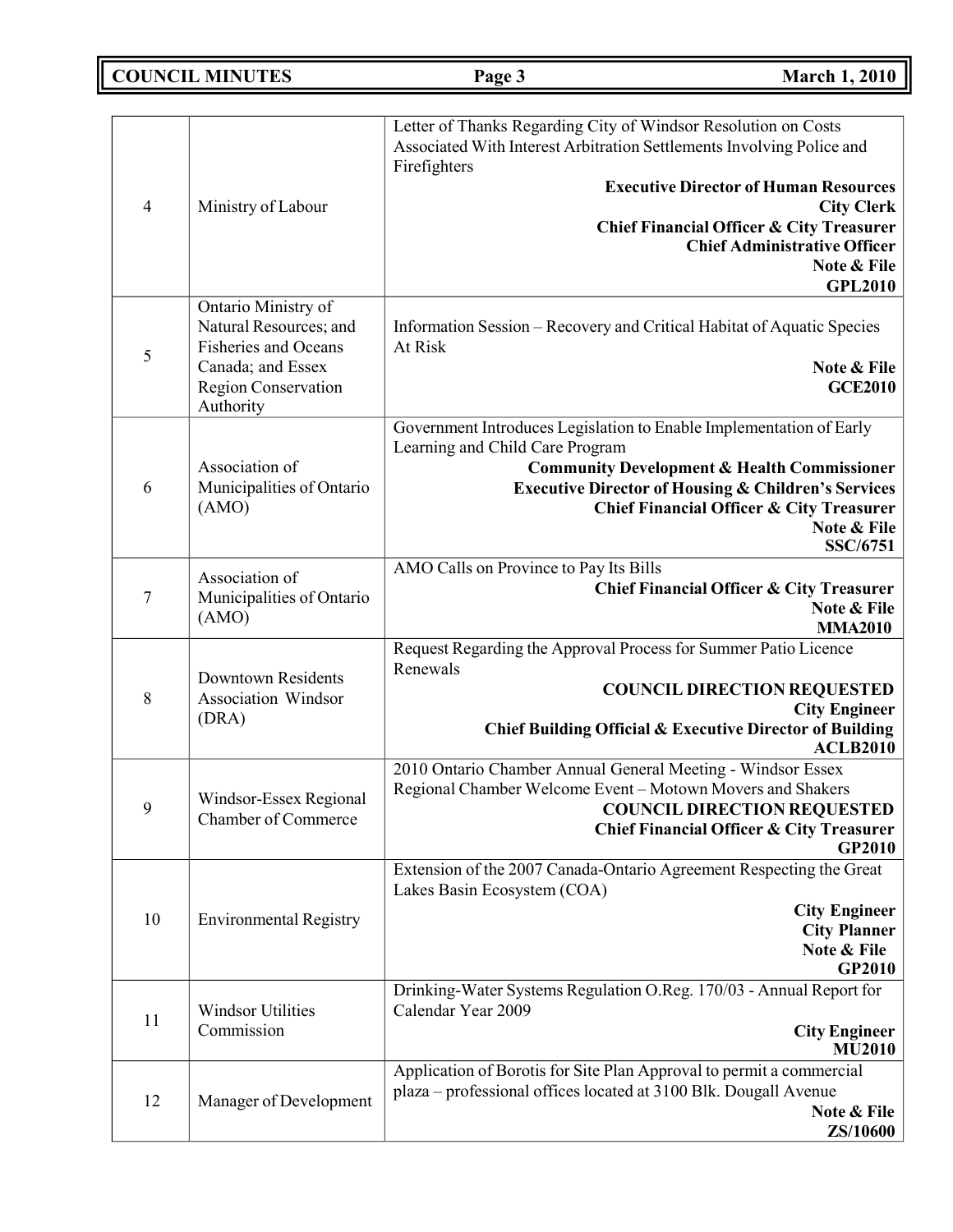**COUNCIL MINUTES Page 4 March 1, 2010**

| 13 | Manager of Development                         | Application of Athans Holdings Ltd. for Site Plan Approval to permit a<br>two phased development including a car wash and commercial building<br>in phase one, as well as a restaurant in phase two located at 2212 Huron<br>Church Road                                                                                                          |  |
|----|------------------------------------------------|---------------------------------------------------------------------------------------------------------------------------------------------------------------------------------------------------------------------------------------------------------------------------------------------------------------------------------------------------|--|
|    |                                                | Note & File<br>ZS/10601                                                                                                                                                                                                                                                                                                                           |  |
| 14 | Secretary/Treasurer<br>Committee of Adjustment | Consent Authority Agenda Record Hearing to be held on Wednesday,<br>March 10, 2010, Council Chambers, 3rd Floor, Windsor City Hall, 350<br>City Hall Square West, Windsor<br>Note & File<br>ZC2010                                                                                                                                                |  |
| 15 | <b>Chief Administrative</b><br>Officer         | Phase Two - Corporate Reorganization and Re-Alignment<br>Note & File<br>AS2010                                                                                                                                                                                                                                                                    |  |
| 16 | City Engineer                                  | CQ7-2010 – LED Signal Head Conversion<br>Note & File<br><b>ST2010</b>                                                                                                                                                                                                                                                                             |  |
| 17 | City Engineer                                  | CQ4-2010 Traffic Control Plan Coordination<br>Note & File<br><b>SW2010</b>                                                                                                                                                                                                                                                                        |  |
| 18 | <b>Windsor Bicycling</b><br>Committee          | Minutes of meeting held February 9, 2010 ( <i>previously distributed</i> for<br>members of Council only) (copy available upon request)<br>Note & File<br><b>MB2010</b>                                                                                                                                                                            |  |
| 19 | Chief of Staff, Office of<br>the Mayor         | Odette Roundtable 2010 Conference - University of Windsor [Clerk's<br>Note: Professor Georgie (Faculty Advisor to Roundtable 2010 and Andre<br>Capaldi (Student Chair) will be available for questions regarding the<br>roundtable or the sponsorship]<br><b>COUNCIL DIRECTION REQUESTED</b><br><b>SEE CLERK'S NOTE BELOW</b><br><b>ACOC 2010</b> |  |

Carried.

## **Consent Agenda**

Moved by Councillor Halberstadt, seconded by Councillor Hatfield,

That the following Consent Agenda and the recommendations contained in the administrative reports **BE APPROVED** as amended:

- Item 2 Application to close north/south and east/west alleys between Riverside Drive East and Cecile Street, west of Lauzon Road
- Item 3 Application to close a portion of Tranby Avenue westerly from Janisse Drive
- Item 4 Application to close part of Cleary Street, easterly from Glenwood Avenue
- Item 5 Application to close part of the north/south alley between Chilver Road and Kildare Road from Lens Avenue to Vimy Avenue
- Item 6 Corporate Banking Request for Proposal
- Item 8 Sign By-law 250-2004 amendments
- Item 9 CR16/2010 Iris Place/Buckingham/Westminster Parking Regulations
- Item 10 Office Supplies System Contract Extension
- Item 11 Federation of Canadian Municipalities Funding Agreement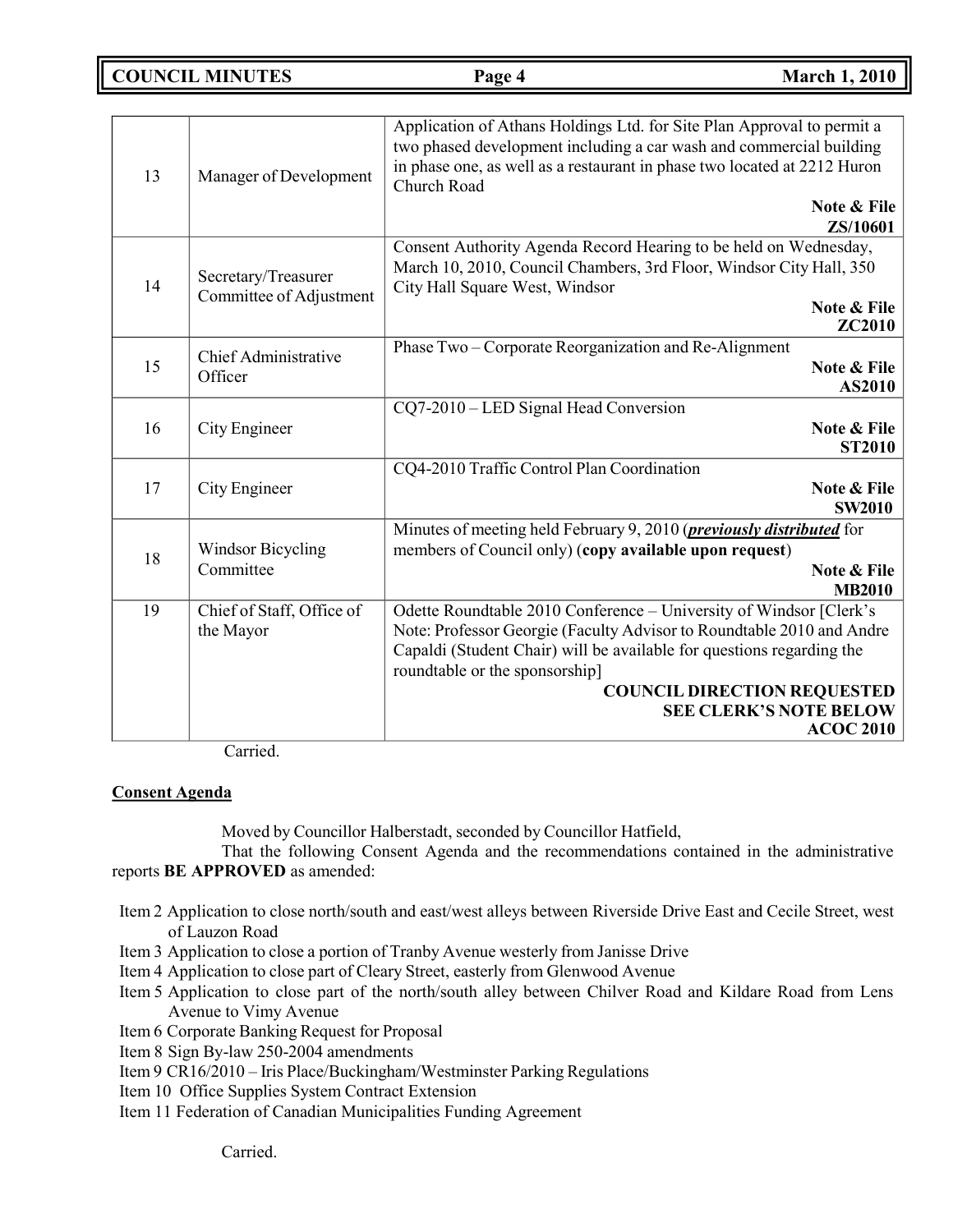|  | <b>COUNCIL MINUTES</b> |
|--|------------------------|
|--|------------------------|

## **Deferrals and/or Referrals and Withdrawals**

- **PAC 1 Hendrikus Van Aspert, rezoning, 677 Victoria Avenue, convert the existing residential unit to provide 6 rooms, 4 bathrooms and a kitchen facility and requests a site specific amendment to permit a lodging house use**
	- Rashid Farhat, Solicitor representing the Applicant, appears before Council to request that the rezoning application for 677 Victoria Avenue, to convert the existing residential unit to provide 6 rooms, 4 bathrooms and a kitchen facility and for a site specific amendment to permit a lodging house use, be deferred to allow for them to meet with the neighbours and attempt to review and address as many of their concerns as possible, and Council agrees to defer this to the March 22, 2010 meeting of Council .

### **REPORT NO. 47 OF THE WINDSOR-ESSEX COUNTY ENVIRONMENTAL COMMITTEE (WECEC)**

– at the request of Council, this matter is being referred to Striking Committee for consideration.

Moved by Councillor Jones, seconded by Councillor Lewenza,

**M72-2010** That **Report No. 47 of the Windsor-Essex County Environment Committee** of its meeting held February 5, 2010 **BE REFERRED** to Striking Committee for consideration.

Carried.

MB2010

### **Presentations & Delegations:**

## **DELEGATIONS**

## **Permanent Financing for Lou Romano Water Reclamation Plant (LRWRP) Upgrade & Expansion Project – Phase II**

## **Alex Foley, Ward 1 resident**

Alex Foley, Ward 1 resident, appears before Council to state opposition to the recommendation to approve permanent financing of Phase II of the Lou Romano Water Reclamation Plant (LRWRP) Upgrade and Expansion Project through the issue of debentures to Ontario Infrastructure Projects Corporation, stating that it is not necessary to approach a third party on this, given that financing can be obtained through the reserve fund.

### **SWT/6598** 1

(For final disposition of this matter, see Clause **CR75/2010** in Schedule "A" attached hereto.)

## **Regular Business Items (for final disposition of these matters see Schedule "A" attached)**

Item 7 2010 Windsor Star Advertising Contract Item 12 2010 Schedule of Fees for Parks and Recreation

## **Consideration of Committee Reports**

Moved by Councillor Marra, seconded by Councillor Postma, **M73-2010** That the **Report of the special In-camera** meeting held March 1, 2010, **BE ADOPTED** as presented. Carried.

ACO2010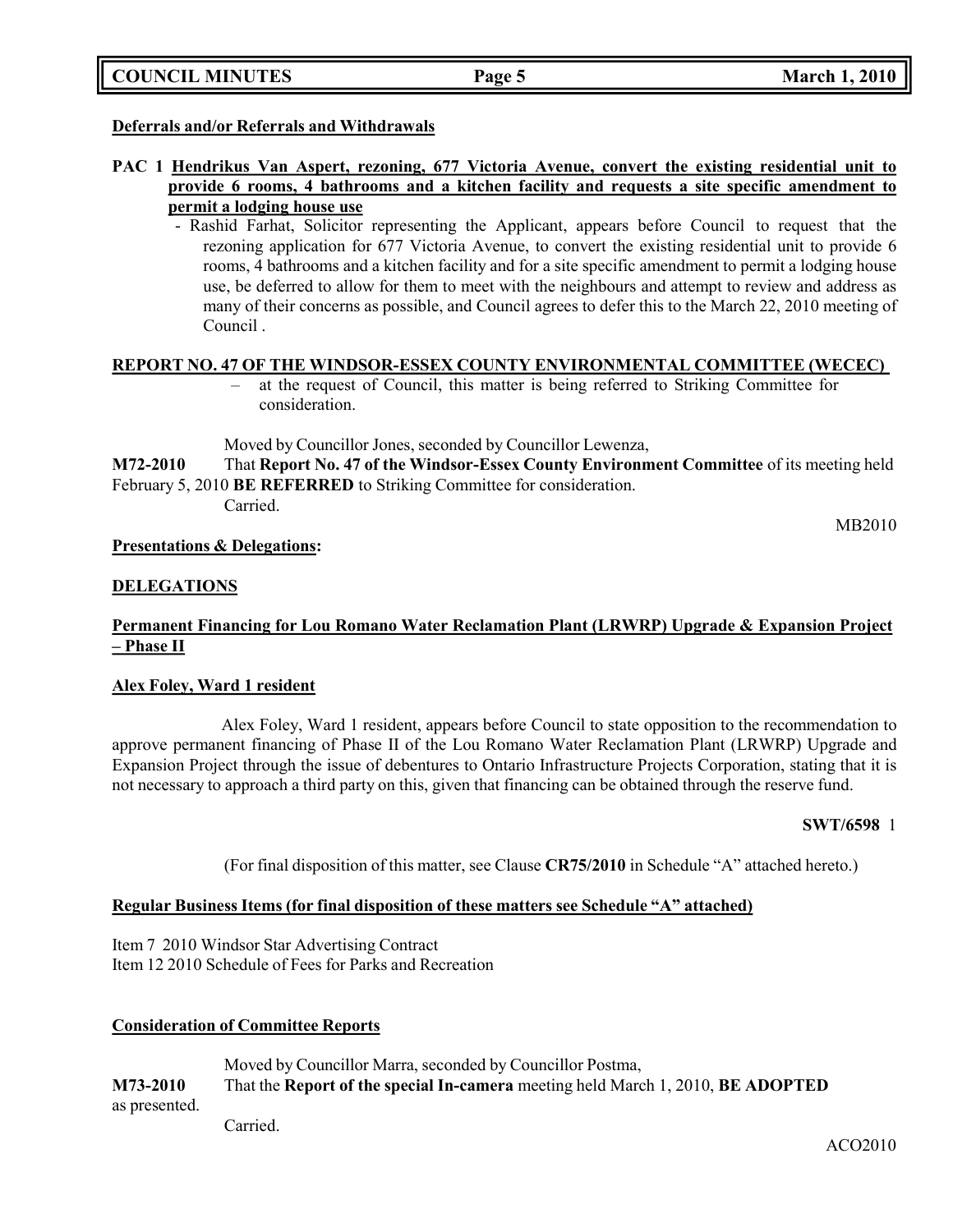| <b>COUNCIL MINUTES</b> |                                                                       | Page 6                                                                                                                                                                                                                                                | <b>March 1, 2010</b>                                                                                                                                                                                             |
|------------------------|-----------------------------------------------------------------------|-------------------------------------------------------------------------------------------------------------------------------------------------------------------------------------------------------------------------------------------------------|------------------------------------------------------------------------------------------------------------------------------------------------------------------------------------------------------------------|
| M74-2010               | Windsor hiring policies and procedures are complied with.<br>Carried. | Moved by Councillor Marra, seconded by Councillor Postma,<br>That Report No. 44 of the Audit Committee of its meeting held February 18, 2010,<br>BE ADOPTED as presented, and that the Executive Director of Human Resources confirm that all City of | MB2010                                                                                                                                                                                                           |
| M75-2010               | <b>BE ADOPTED</b> as presented.<br>Carried.                           | Moved by Councillor Marra, seconded by Councillor Postma,<br>That Report No. 276 of the Windsor Heritage Committee of its meeting held January 13, 2010,                                                                                              | MB2010                                                                                                                                                                                                           |
| <b>By-laws</b>         |                                                                       |                                                                                                                                                                                                                                                       |                                                                                                                                                                                                                  |
| second time:           |                                                                       | Moved by Councillor Valentinis, seconded by Councillor Brister,                                                                                                                                                                                       | That the following By-laws No. 35-2010 through 42-2010 be introduced and read a first and                                                                                                                        |
| 35-2010                | BY-LAW"                                                               |                                                                                                                                                                                                                                                       | "A BY-LAW TO AMEND BY-LAW NUMBER 250-2004 CITED AS THE "WINDSOR SIGN                                                                                                                                             |
| 36-2010                |                                                                       | THE CORPORATION OF THE CITY OF WINDSOR in the principal amount of \$4,123,724.43<br>towards the cost of certain capital works of The Corporation of the City of Windsor"                                                                              | "A BY-LAW TO AUTHORIZE THE BORROWING UPON AMORTIZING DEBENTURES OF                                                                                                                                               |
| 37-2010                | <b>SUCH AGREEMENT"</b>                                                |                                                                                                                                                                                                                                                       | "A BY-LAW TO AUTHORIZE THE EXECUTION OF A COMBINED LOAN AND GRANT<br>AGREEMENT WITH THE FEDERATION OF CANADIAN MUNICIPALITIES AS TRUSTEE<br>OF THE GREEN MUNICIPAL FUND AND TO DESIGNATE THE SIGNING OFFICERS OF |
| 38-2010                |                                                                       | "A BY-LAW TO FURTHER AMEND ZONING BY-LAW NUMBER 8600"                                                                                                                                                                                                 |                                                                                                                                                                                                                  |
| 39-2010                | OF WINDSOR"                                                           |                                                                                                                                                                                                                                                       | "A BY-LAW TO ADOPT AMENDMENT NO. 75 TO THE OFFICIAL PLAN OF THE CITY                                                                                                                                             |
| 40-2010                | WINDSOR"                                                              |                                                                                                                                                                                                                                                       | "A BY-LAW TO FURTHER AMEND BY-LAW NUMBER 244-2004, BEING A BY-LAW TO<br>AMEND ANIMAL CONTROL OFFICERS FOR THE CORPORATION OF THE CITY OF                                                                         |
| 41-2010                |                                                                       | "A BY-LAW TO APPOINT PROVINCIAL OFFENCES OFFICERS"                                                                                                                                                                                                    |                                                                                                                                                                                                                  |
| 42-2010                | DAY OF MARCH, 2010"                                                   | "A BY-LAW TO CONFIRM THE PROCEEDINGS OF THE COUNCIL OF                                                                                                                                                                                                | <b>THE</b><br>CORPORATION OF THE CITY OF WINDSOR AT ITS MEETING HELD ON THE FIRST                                                                                                                                |

Carried.

r.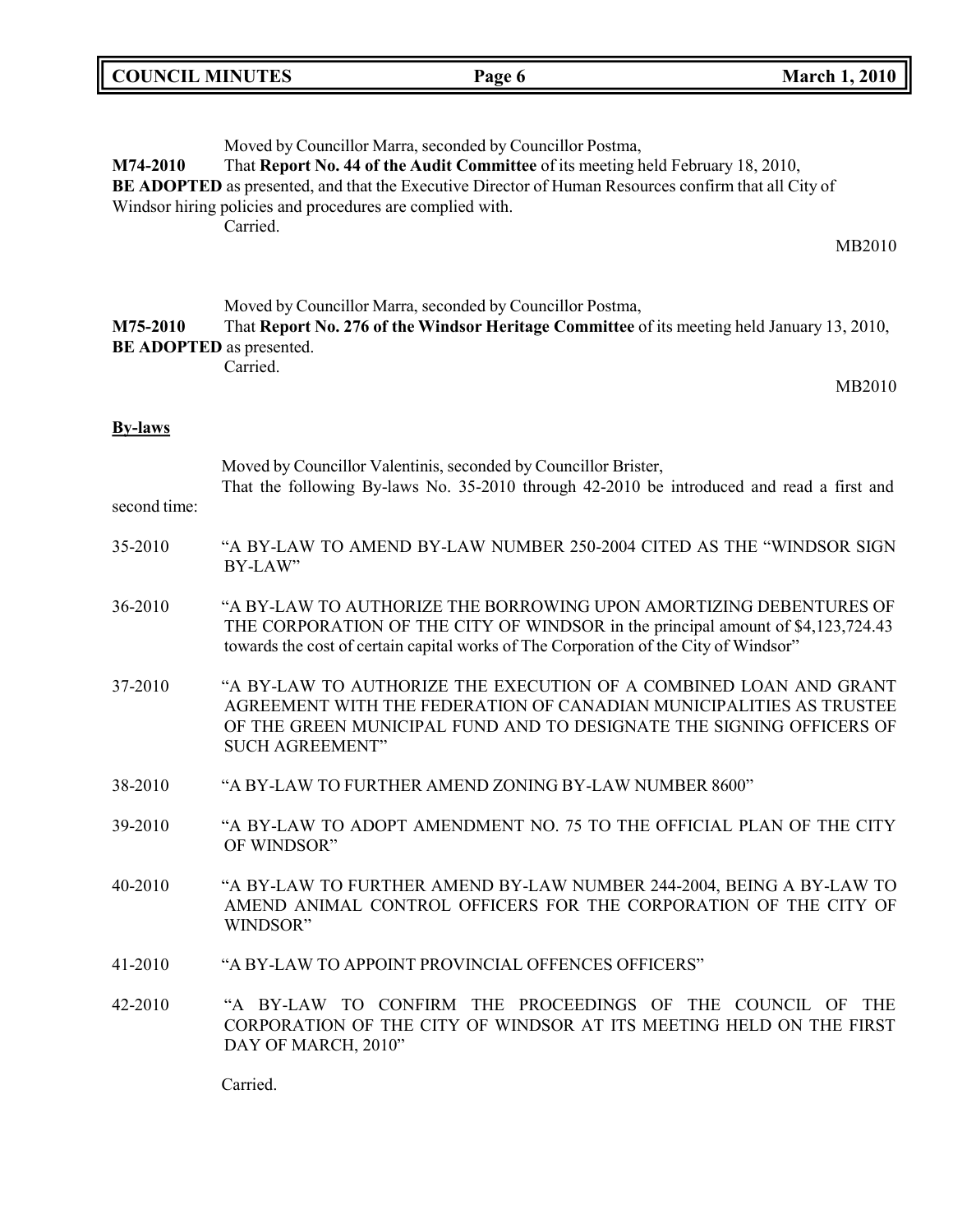| <b>COUNCIL</b><br><b>MINUTES</b> | Page | <b>March 1, 2010</b> |
|----------------------------------|------|----------------------|
|                                  |      |                      |

Moved by Councillor Dilkens, seconded by Councillor Gignac,

That the Committee of the Whole does now rise and report to Council respecting the business items considered by the Committee:

- **1) Communication Items (as amended)**
- **2) Consent Agenda (as amended)**
- **3) Items Deferred**
- **Items Referred**
- **4) Consideration of the Balance of Business Items (see Schedule "A")**
- **5) Committee Reports (as amended)**
- **6) By-laws given first and second readings (as presented)**

Carried.

## **Notices of Motion**

Moved by Councillor Valentinis, seconded by Councillor Marra,

**M76-2009** That Rule 13.9(a) of the Procedure By-law regarding business not already before Council

**BE WAIVED** to permit the introduction of a motion for consideration without prior notice respecting the renewal of business licences.

Carried.

Moved by Councillor Valentinis, seconded by Councillor Jones,

**M77-2010 WHEREAS** By-Law No. 395-2004, section 3.7 requires that,

- 1) Every applicant shall provide in full, at the time the application is submitted, all of the information requested on the application form as well as:
	- a. Payment of the prescribed licence fee set out in Schedule "1" of this by-law and

b. Any other document or information as may be required in any other part of this by-law; and

**WHEREAS** By-Law No. 395-2004, section 3.23 requires that,

1) Every person applying for renewal of a business licence shall procure such licence from the Windsor Licensing Commission in accordance to the deadline schedule contained in Appendix "A" attached hereto, and shall, at the time of filing the application for such licence, pay the licence fee shown in Schedule 1 of this by-law, provided, however, that where a licence is renewed after the deadline, the applicant shall be liable to pay the licence fee established by this by-law together with the penalty of 50% over the base fee; and

**WHEREAS** businesses in the current licensing period are experiencing difficulties in providing necessary investigations/approvals through various agencies; and

**WHEREAS** a 50% late penalty may cause hardship to these business owners in the current

economy; and

**WHEREAS** the City endeavours to strictly adhere to the current By-Law No. 395-2004;

**THEREFORE BE IT RESOLVED** that an extension of 45 days to April 15, 2010

**BE APPROVED** for licenses expiring on February 28, 2010 to allow businesses time to comply with all the requirements of By-Law No. 395-2004.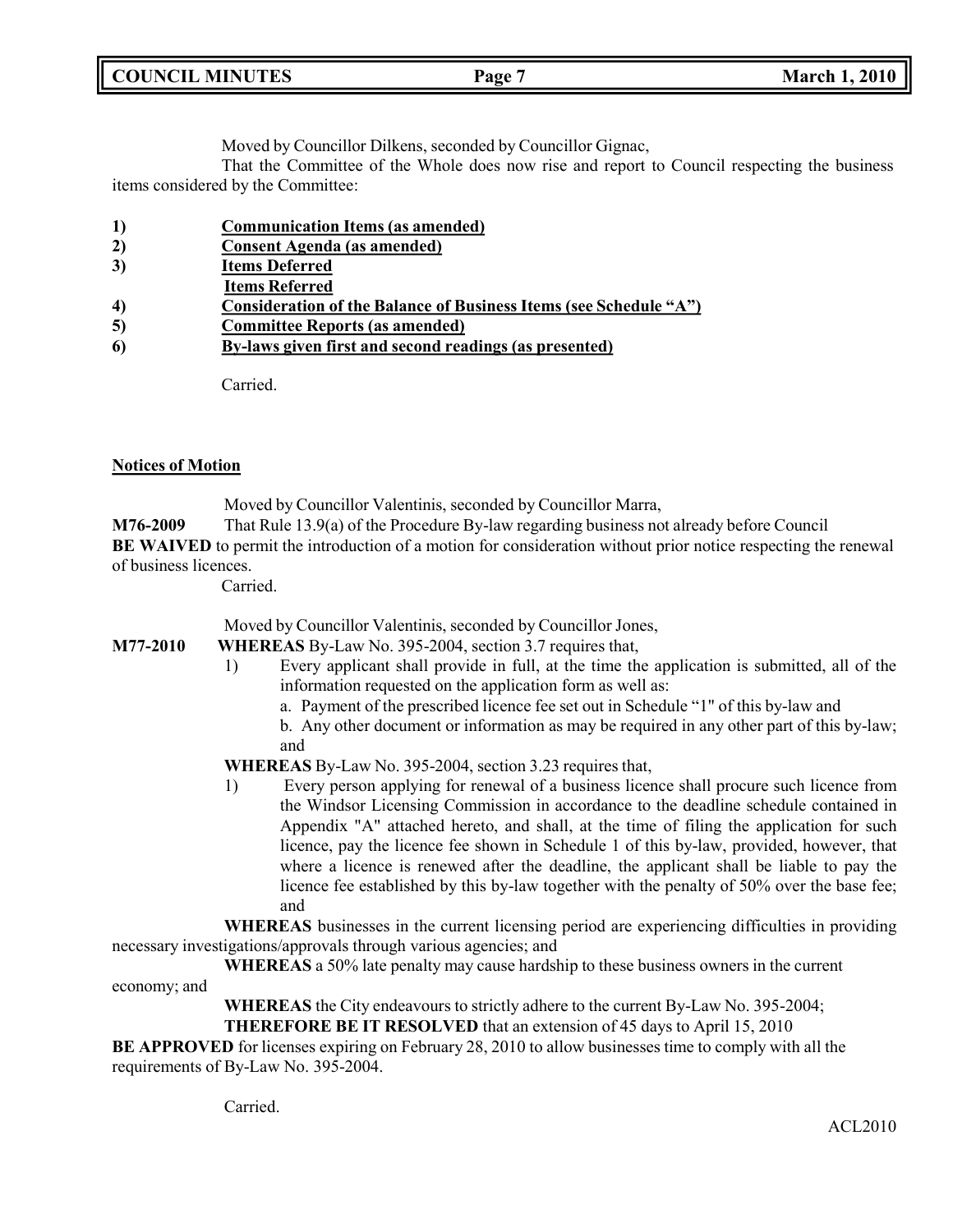## **COUNCIL MINUTES Page 8 March 1, 2010**

### **New Notice of Motion**

Councillor Halberstadt gives notice that he intends to introduce the following "draft" motion for consideration at the March 8, 2010 meeting of Council:

Moved by Councillor Halberstadt, seconded by Councillor ,

That City Council **ESTABLISH**, through Council Services, an attendance tracking system for City Councillors, posted on the City website, recording month-to-month attendances and absences for Council meetings, In-Camera meetings, Budget Meetings, Advisory Committees, Agencies and Board meetings, with a notice protocol for Councillors to indicate the reason for absences, including conflicts with any other City-related meetings or obligations

ACO2010

## **Third Reading of By-laws**

Moved by Councillor Halberstadt, seconded by Councillor Hatfield,

That the following By-laws No. 35-2010 through 42-2010, having been read a first and second time be now read a third time and finally passed and that the Mayor and Clerk **BE AUTHORIZED** to sign and seal the same notwithstanding any contrary provision of the Council.

Carried.

## **Petitions**

None presented.

## **Council Questions**

Moved by Councillor Marra, seconded by Councillor Postma,

**M78-2010** That the Council Questions arising from the previous meeting of Council and listed by the Clerk **BE NOW CONSIDERED** for purposes of discussion, and further, that the Administration **BE DIRECTED** to proceed with the necessary actions to respond to the Council Questions consistent with Council's instructions. Carried.

ACOQ2010

## **PROPOSED IN-CAMERA AGENDA FOR MARCH 8, 2010**

Moved by Councillor Valentinis, seconded by Councillor Brister,

**M79-2010** That the following proposed In Camera Agenda for March 8, 2010 **BE APPROVED**:

| Item<br>No.         | <b>Subject</b>                                                          | Section – Pursuant to Municipal Act,<br>2001, as amended |
|---------------------|-------------------------------------------------------------------------|----------------------------------------------------------|
| 1.                  | Property/Legal matter – lease of land                                   | 239(2)(c)                                                |
| $\mathcal{D}$<br>۷. | Property matter – sale of land                                          | 239(2)(c)                                                |
| 3.                  | Border Update – update on Legal matters (verbal report as<br>necessary) | $239(2)(a)$ , (c), (e) and (f)                           |

and further, that in accordance with By-law 46-2003, the Chief Administrative Officer, in consultation with the Mayor **BE AUTHORIZED** to add matters deemed to be of an urgent or time sensitive nature. Carried.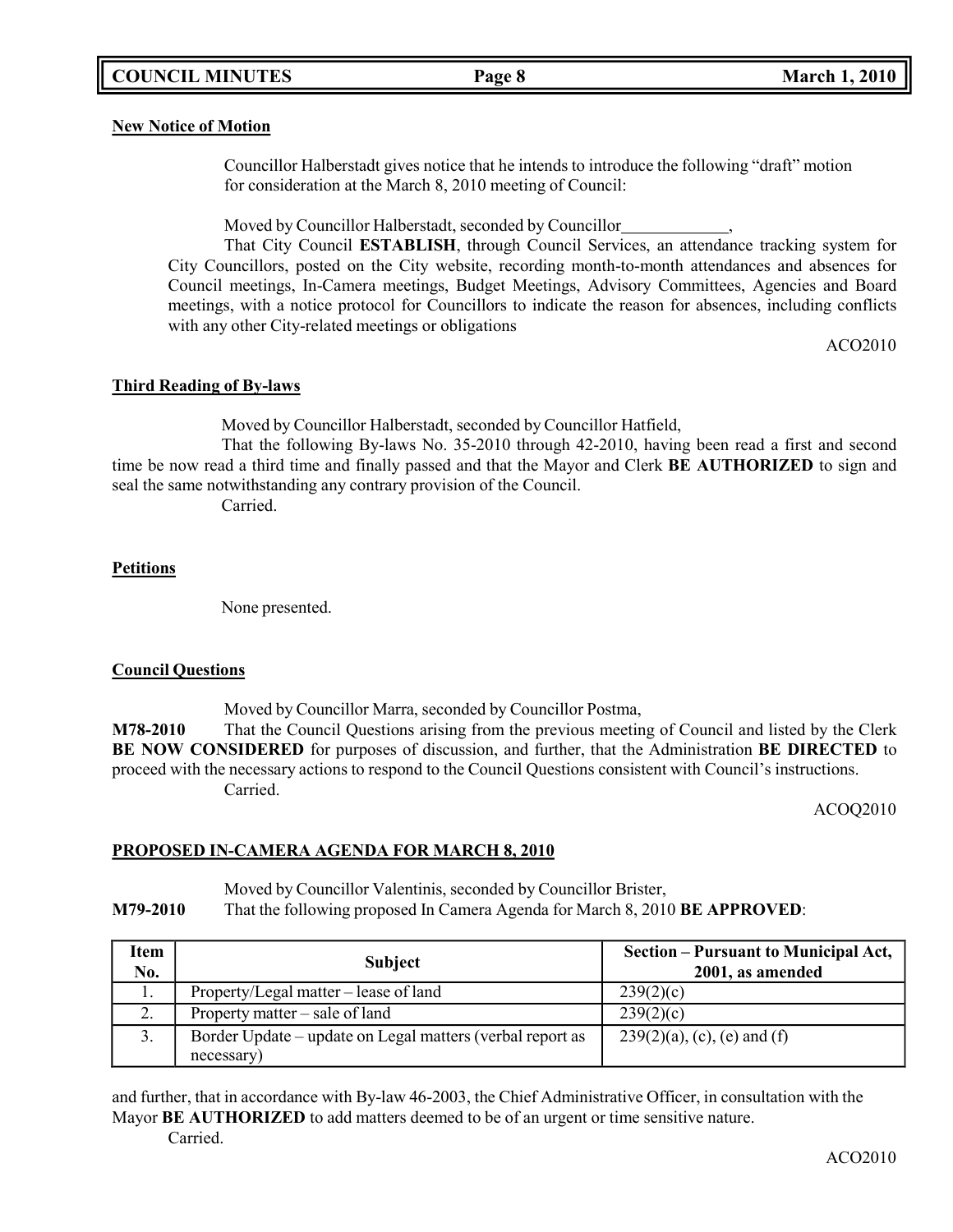## **Adjournment**

Moved by Councillor Dilkens, seconded by Councillor Gignac,

of the Mayor. That this Council meeting stand adjourned until the next regular meeting of Council or at the call

Carried.

Accordingly, the meeting is adjourned at 7:25 o'clock p.m.

**MAYOR**

**CITY CLERK**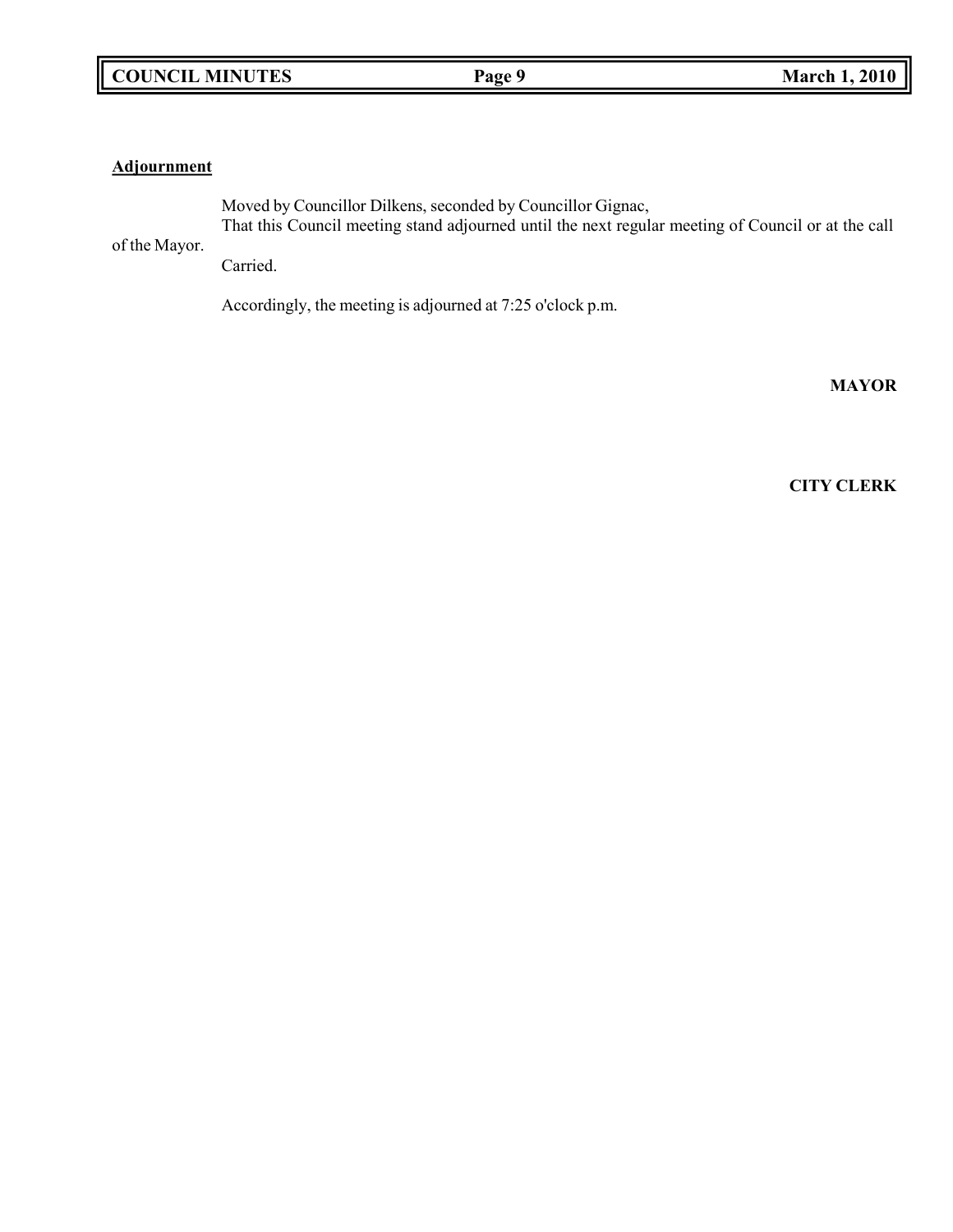## **COUNCIL MINUTES Page 10 March 1, 2010**

Brister Dilkens

### CR75/2010

THAT **APPROVAL BE GIVEN** to permanently finance Phase II of the LRWRP upgrade & expansion project (the "project") through the issue of debentures to Ontario Infrastructure Projects Corporation ("OIPC") in an estimated amount of \$4,123,724, in accordance with Financing Agreement No. 03Win3703970FA between the City of Windsor and OIPC dated and effective as of October 17, 2003 (the "Original Agreement"); and

THAT the CAO of the City of Windsor and the City Treasurer, or any one of the three Deputy Treasurers on behalf of the City Treasurer, **BE AUTHORIZED** to sign on behalf of the City of Windsor the debenture certificate or certificates, as the case may be; and

THAT the City Treasurer, or any one of the three Deputy Treasurers on behalf of the City Treasurer, and the City Clerk **BE AUTHORIZED** to sign on behalf of the City of Windsor all other documents required in connection with the issue of debentures for Phase II of the project, subject to approval in form by the City Solicitor, approval in respect of financial content by the City Treasurer, and approval in respect of technical content by the City Engineer, as necessary; and

THAT City Administration **BE AUTHORIZED** to retain the services of the law firm of Borden Ladner Gervais LLP, as may be administratively appropriate, for the purposes of the project, including the preparation of the relevant documents in connection with the issue of debentures for Phase II of the project, including the debenture by-law, and the provision of the enforceability opinion in connection with such debentures; and

THAT By-Law 36-2010, being a by-law authorizing the entering into an agreement with Ontario Infrastructure Projects Corporation ("OIPC") to permanently finance Phase II of the LRWRP upgrade & expansion project (the "project") through the issue of debentures in the amount of approximately \$4,123,724 **BE PASSED**.

Carried.

Report Number **14545 SWT/6598 1**

Internal Distribution Corporate Services [Vince Grillo] Deputy Treasurer, Taxation and Revenue – Janice Guthrie City Engineer Chief Financial Officer/City Treasurer City Solicitor

Halberstadt Hatfield

### CR76/2010

That the application to close the 4.67 metre (14 feet) wide north/south alley abutting 7800 and 7820 Cecile Street and the east/west alley, between Riverside Drive East and Cecile Street, west of Lauzon Road as shown on Drawing No. CC-1596, *attached* hereto as Appendix "A" and the aerial photo *attached* hereto of Appendix "B" **BE DENIED** as the alleys are required by the owners of 7860 Cecile Street and the owners of 7777 Riverside Drive East to access their rear yards for parking purposes.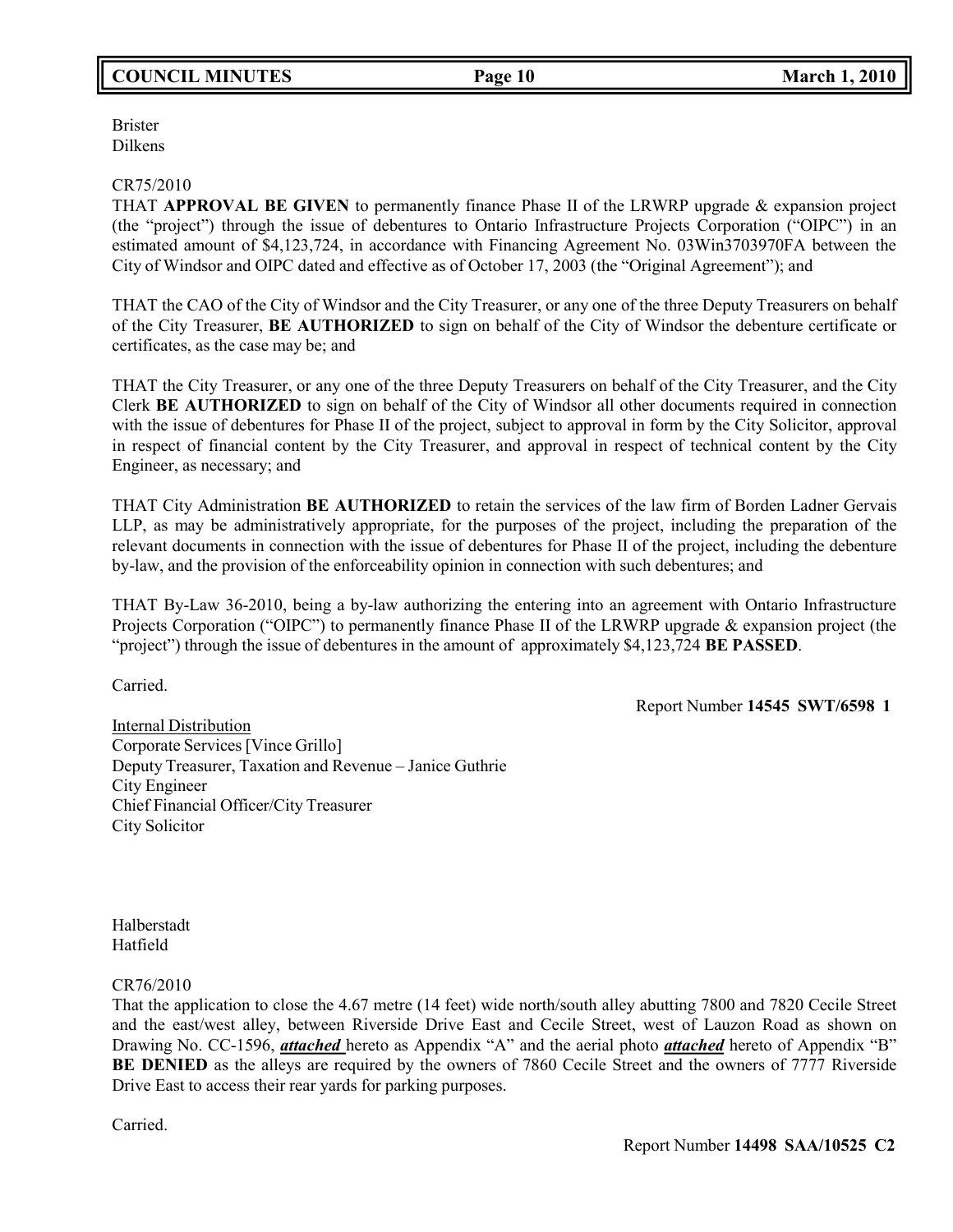## **COUNCIL MINUTES Page 11 March 1, 2010**

## APPENDICES Drawing No. CC-1596 Aerial Photo

Internal Distribution Building [Don Wilson] Chief Building Official Building - Sharon Amlin Building - Legal Documents Clerk - Laura MacDonald City Planner City Engineer City Solicitor

Halberstadt Hatfield

### CR77/2010

That a 3.963 metre (13 feet) wide southerly portion of Tranby Avenue westerly from Janisse Drive, identified as Part 1 on Drawing Number CC-1595, *attached* hereto as Appendix "A" and on the aerial photo *attached* hereto as Appendix "B" **BE ASSUMED** for subsequent closure and conveyance to Michael S. Stadler, owner of 1305 Janisse Drive (Lot 11 and part Lot 12, Plan 959) and further the City Solicitor **BE REQUESTED** to prepare the necessary by-law.

Carried.

Report Number **14509 SAS/10506 C3**

**APPENDICES** Drawing No. CC-1595 Aerial Photo

Internal Distribution Building [Don Wilson] Chief Building Official Building - Sharon Amlin Legal [Frank Scarfone; Shelby Askin Hager]-Prepare the Easement/Assuming/Closing By-law.

Halberstadt Hatfield

## CR78/2010

That a 3.963 metre (13 feet) wide southerly portion of Tranby Avenue westerly from Janisse Drive, identified as Part 1 on Drawing Number CC-1595, *attached* hereto as Appendix "A" and on the aerial photo *attached* hereto as Appendix "B" **BE CLOSED AND CONVEYED** to the owners of 1305 Janisse Drive (Lot 11 and part Lot 12, Plan 959), subject to the following:

- (a) Easements required in favour of:
	- Cogeco Cable Systems Inc
	- Enwin Utilities hydro division for a 16kV high voltage pole line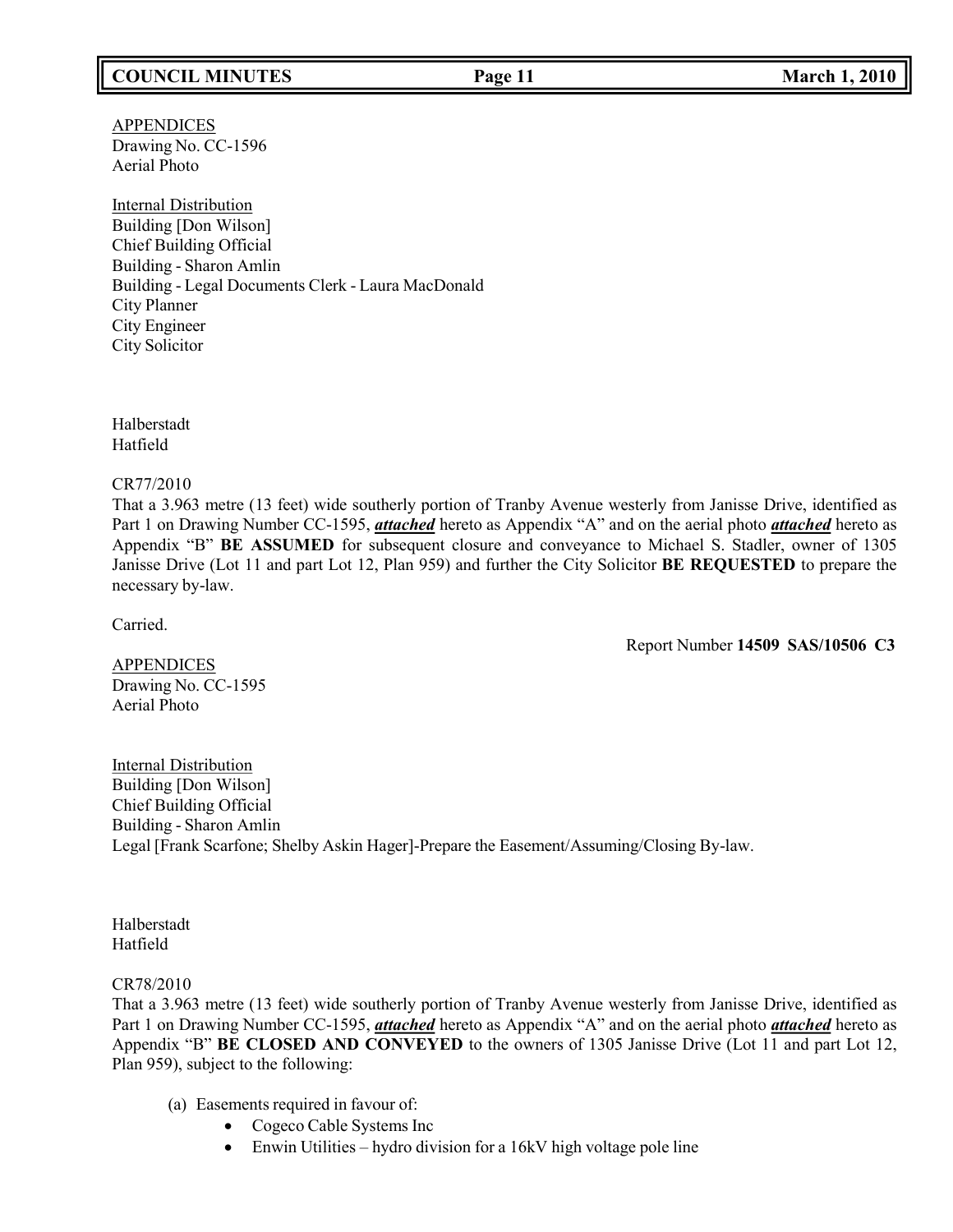## • Windsor Utilities Commission – for a 500mm feedermain

(b) the lands are to be conveyed at:

- \$92.56 per square metre (\$8.60 per square foot) with no easements (deed preparation and survey costs included)
- \$46.28 per square metre (\$4.30 per square foot) for lands with easements (deed preparation and survey costs included)

for lands abutting properties zoned RD1.1

and further, the City Planner, **BE AUTHORIZED** to publish the required legal notice, the City Engineer **BE REQUESTED** to supply the appropriate legal description, in accordance with Drawing No. CC-1595, *attached* hereto as Appendix "A", and the City Solicitor **BE REQUESTED** to prepare the By-law to close and further the Chief Administrative Officer and City Clerk **BE AUTHORIZED** to sign all necessary documents approved in form and content satisfactory to the City Solicitor, and the transaction **BE COMPLETED** electronically pursuant to By-law Number 366-2003.

Carried.

Report Number **14509 SAS/10506 C3**

APPENDICES Drawing No. CC-1595 Aerial Photo

Internal Distribution Building [Don Wilson] Chief Building Official Building - Sharon Amlin - Prepare Ad Building - Legal Documents Clerk - Laura MacDonald City Planner City Engineer City Solicitor

Halberstadt Hatfield

## CR79/2010

That the northerly and southerly portions of the 3.65 metre (12 foot) wide portion of Cleary Street, easterly from Glenwood Avenue, as shown on Revised Drawing No. CC-1586, *attached* hereto as Appendix "A", **BE CLOSED AND CONVEYED s**ubject to the following:

- (a) lands to be conveyed at \$118.40 per square metre (\$11.00 per square foot), for lands with no easements and \$59.20 per square metre (\$5.50 per square foot) for lands with easements plus the cost of deed preparation (12R costs included)
- (b) easements to be retained in favour of:
	- Enwin Utilities hydro division
	- City of Windsor for storm and sanitary sewers
- (c) Northerly 3.65 metre (12 foot) wide portion of Cleary Street to be conveyed to the owner of the land abutting Cleary Street to the north (Plan 12M-555, Block 30)
- (d) Southerly 3.65 metre (12 foot) wide portion of Cleary Street to be conveyed to the owners of 2306 Glenwood Avenue (Lot 229 and part Lot 230, Plan 1110)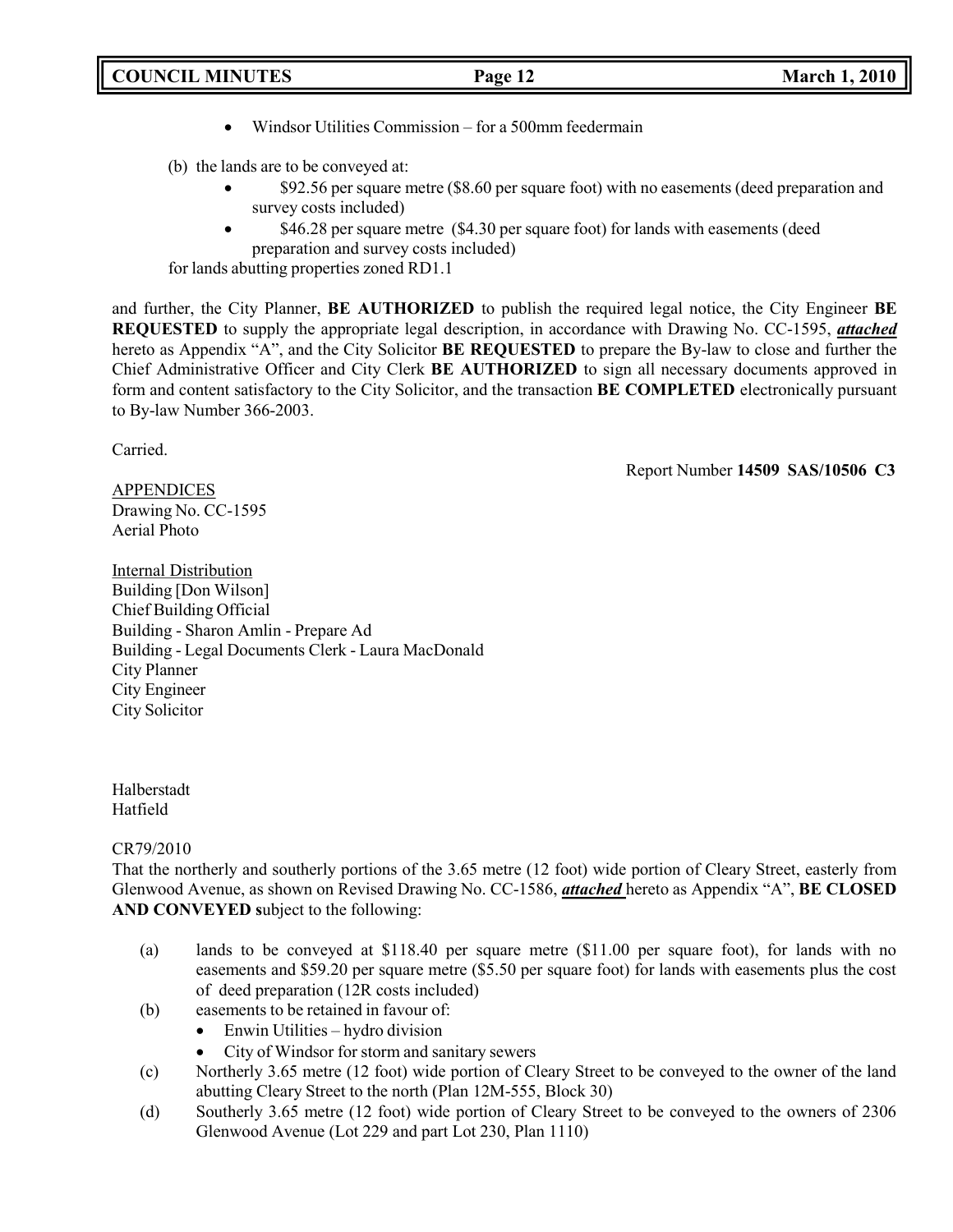| <b>COUNCIL MINUTES</b> | Page 13 | <b>March 1, 2010</b> |
|------------------------|---------|----------------------|
|------------------------|---------|----------------------|

and further, the City Planner, **BE AUTHORIZED** to publish the required legal notice, and the City Engineer **BE REQUESTED** to supply the appropriate legal description in accordance with Revised Drawing No. CC-1586 and the City Solicitor **BE REQUESTED** to prepare the By-law to close and further the Chief Administrative Officer and City Clerk **BE AUTHORIZED** to sign all necessary documents approved in form and content satisfactory to the City Solicitor, and the transaction **BE COMPLETED** electronically pursuant to By-law Number 366-2003.

Carried.

Report Number **14524 SAS/10451 C4**

APPENDICES Revised Drawing No. CC-1586 Aerial Photo

Internal Distribution Building [Don Wilson] Chief Building Official Building - Sharon Amlin - Prepare Ad Building - Legal Documents Clerk - Laura MacDonald City Planner City Engineer City Solicitor

Halberstadt Hatfield

### CR80/2010

That the application to close the 4.27 metre (14 feet) wide north/south alley between Chilver Road and Kildare Road from Lens Avenue to Vimy Avenue, as shown on Drawing Number CC-1594, *attached* hereto as Appendix "A" and on the aerial photo *attached* hereto as Appendix "B" **BE DENIED** as the alley is required by City for access to the 250 mm vitrified clay sanitary sewer and to the 375mm concrete storm sewer.

Carried.

Report Number **14507 SAA/10505 C5**

APPENDICES Drawing No. CC-1594 Aerial Photo

Internal Distribution Building [Don Wilson] Chief Building Official Building - Sharon Amlin Building - Legal Documents Clerk - Laura MacDonald City Planner City Engineer City Solicitor

Halberstadt Hatfield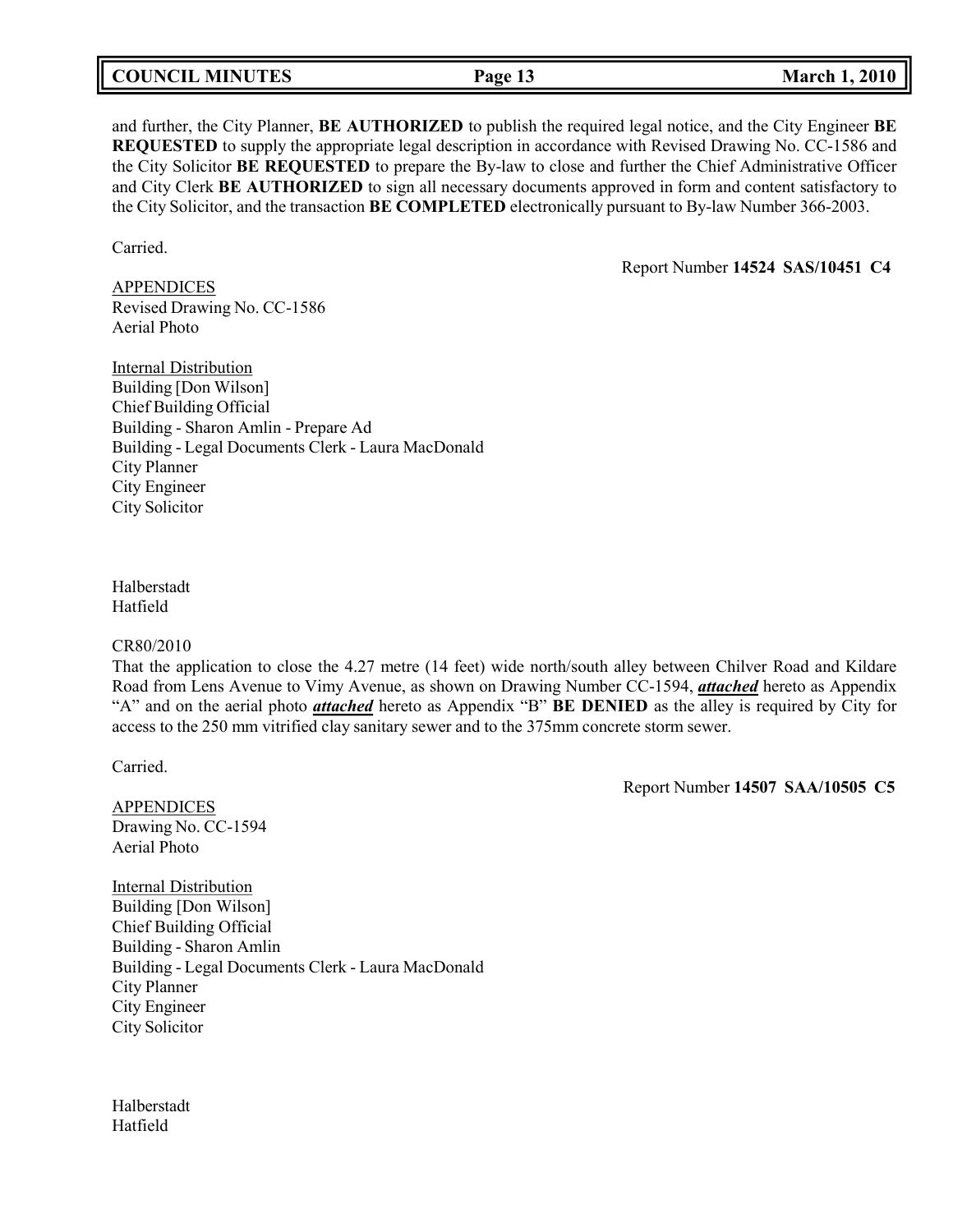## **COUNCIL MINUTES Page 14 March 1, 2010**

## CR81/2010

THAT City Council **AUTHORIZE** the CFO & City Treasurer to execute an extension agreement with the Bank of Nova Scotia(Scotiabank) and Paymentech Canada to April 29, 2012; and

THAT City Council **AUTHORIZE** Administration to conduct a request for an Expression of Interest with regards to the corporation's banking services.

Carried.

Report Number **14534 AF/9045 C6**

Internal Distribution Corporate Services [Janice Guthrie] Chief Financial Officer/City Treasurer City Solicitor

Lewenza Postma

CR82/2010

That the report of the City Solicitor dated February 11, 2010 entitled "2010 Windsor Star Advertising Contract" **BE REFERRED** back to Administration to allow for further discussions with the Windsor Star Advertising Manager, in an attempt to negotiate a proposed rate for 2010 at 2009 levels.

Carried. Councillor Brister voting nay.

Report Number **14532 APR/10591 7**

Internal Distribution Legal [Elaine Castellan] City Solicitor Manager of Purchasing and Risk Management Chief Financial Officer/City Treasurer

Halberstadt Hatfield

## CR83/2010

That Sign By-law 250-2004 **BE AMENDED** to indicate that where the Corporation undertakes infrastructure improvements that require an existing sign on private property to be moved to another location on the same private property, then:

- 1) such relocation will be deemed to not result in a contravention of the location provisions of the Sign Bylaw, and
- 2) any required replacement of the existing sign structure because of age or condition, by a new sign of the same dimensions will be deemed to not result in a contravention of the dimension provisions of the Sign By-law,

and that By-law 35-2010 **BE PASSED** by Council for this purpose.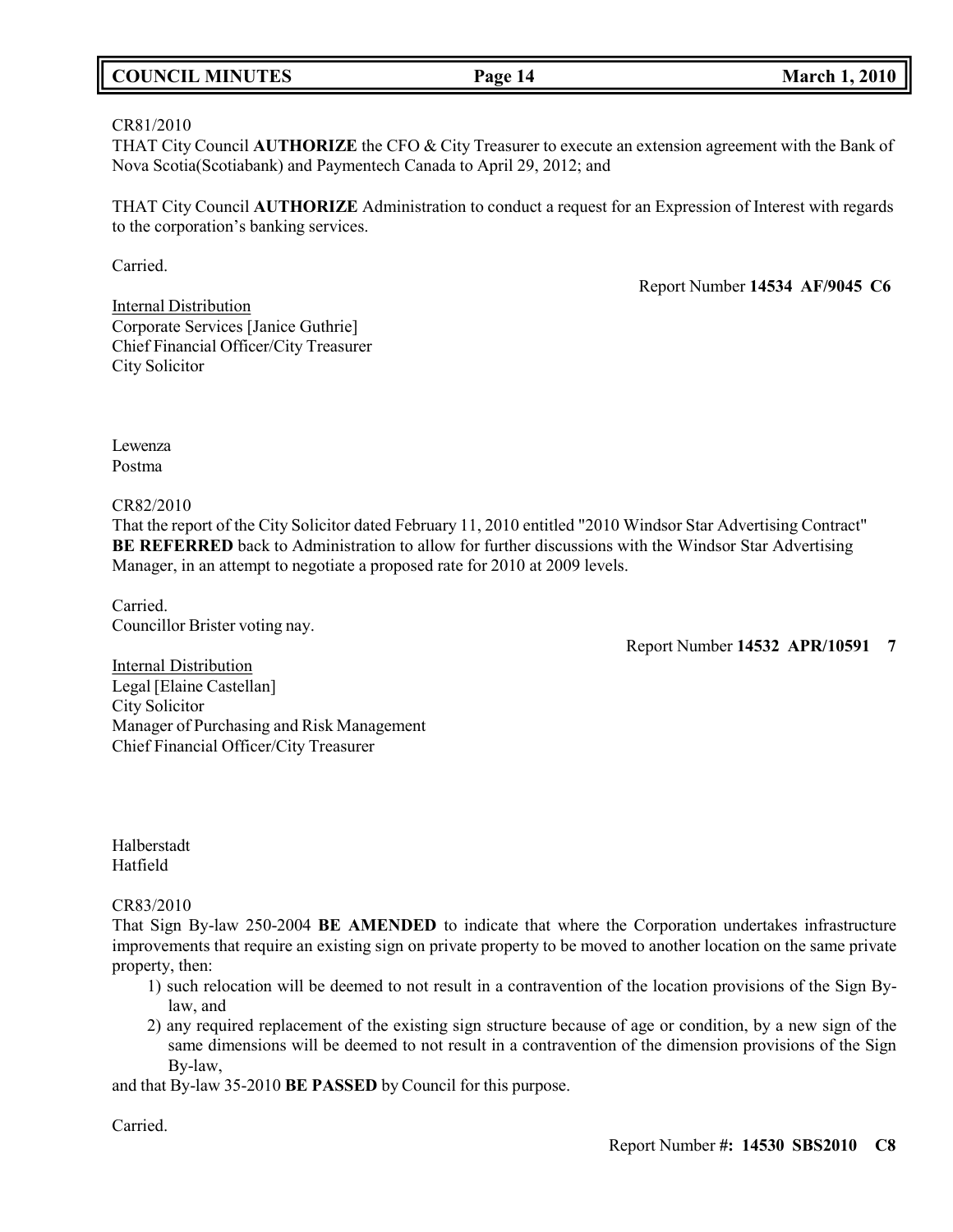## **COUNCIL MINUTES Page 15 March 1, 2010**

Internal Distribution Legal [Wira Vendrasco] Chief Building Official City Planner City Engineer City Solicitor

Halberstadt Hatfield

CR84/2010

i) That the report from the City Engineer dated February 12, 2009 in response to CR16/2010 – Iris Place/Buckingham/Westminster Parking Regulations **BE RECEIVED** for information, and

ii) That Schedule "C" of Parking By-Law 9023, **BE AMENDED** to add no parking on the north side of Iris Place from Westminster Boulevard to Buckingham Drive, and, no parking on the west side of Buckingham Drive from Iris Place to 91 metres south of Haig Avenue.

Carried.

Report Number **14536 ACO/10302 C9**

Internal Distribution Public Works [Josette Eugeni] City Engineer Senior Manager of Engineering & Deputy City Engineer Chief Fire Prevention Officer – Lee Tome City Solicitor Chief Building Official

Halberstadt Hatfield

### CR85/2010

That Council **APPROVE** an extension to the Office Supplies Systems Contract for an additional two (2) year term and exercise the one-time contract extension option to Monarch Office Supply Inc., and that the CAO and City Clerk **BE AUTHORIZED** to execute the said contract, satisfactory in form and technical content to the City Solicitor, and in financial content to the City Treasurer and Chief Financial Officer.

Carried.

Report Number **14538 AE/10592 C10**

Internal Distribution Purchasing and Risk Management [Elaine Castellan] Manager of Purchasing and Risk Management Chief Financial Officer/City Treasurer City Solicitor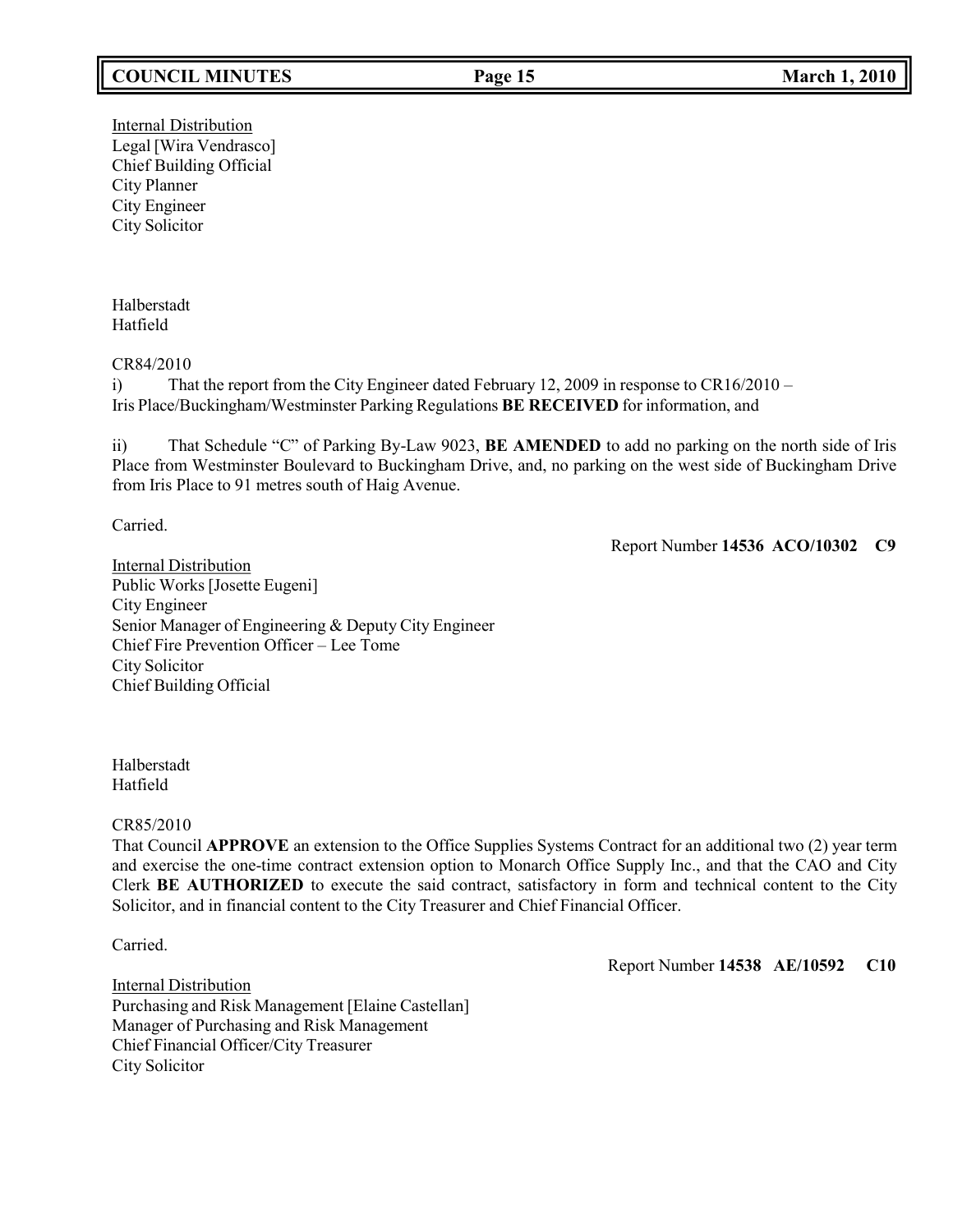## **COUNCIL MINUTES Page 16 March 1, 2010**

Halberstadt Hatfield

### CR86/2010

That the Combined Loan and Grant Agreement between The Corporation of the City of Windsor and the Federation of Canadian Municipalities (FCM) as Trustee of the Green Municipal Fund for a 20 Year Debenture loan in an amount of \$2,000,000 and a grant in the amount of \$400,000, as attached hereto as Appendix "A", **BE APPROVED** and that the Chief Administrative Officer and City Clerk **BE AUTHORIZED** to execute the agreement subject to review for legal content by the City Solicitor, technical content by the General Manager, Transit, and financial content by the CFO/City Treasurer;

THAT the CFO/City Treasurer, or any one of the three Deputy Treasurers on behalf of the City Treasurer, and the City Clerk (as necessary) **BE AUTHORIZED** to sign, on behalf of the City of Windsor, all other necessary agreements and/or documents required in connection with the issue of the debenture/grant for this agreement with FCM.; and

THAT City Administration **BE AUTHORIZED** to retain the services of the law firm of Borden Ladner Gervais LLP, as may be administratively appropriate, for the purposes of the project, including the preparation of the relevant documents in connection with the issue of debentures for this agreement, the debenture by-law, and the provision of the enforceability opinion in connection with such debentures; and

AND THAT the City Solicitor be directed to **PREPARE** the necessary By-law(s) as required by the agreement.

THAT a new reserve fund be set up called FCM Debenture AND THAT \$2.4 million be transferred from the Pay As You Go Capital Reserve to the FCM Debenture Reserve to fund the principle and interest payments on the 20 year debenture.

Carried.

Report Number **14473 MMF/10593 C11**

Appendices Agreement

Internal Distribution Transit Windsor [Penny Williams, General Manager] City Engineer Chief Financial Officer/City Treasurer City Solicitor Deputy City Treasurer – Tony Ardovini

Hatfield Postma

CR87/2010

That the report of the Executive Director of Recreation dated February 3, 2010 entitled "2010 Schedule of fees for Parks and Recreation" **BE REFERRED** to the March 10, 2010 Special Meeting of Council to consider in context with the 2010 City Operating Budget, to allow for additional information from Administration pertaining to trending in the recreation area as it relates to revenue streams and the users of the various facilities.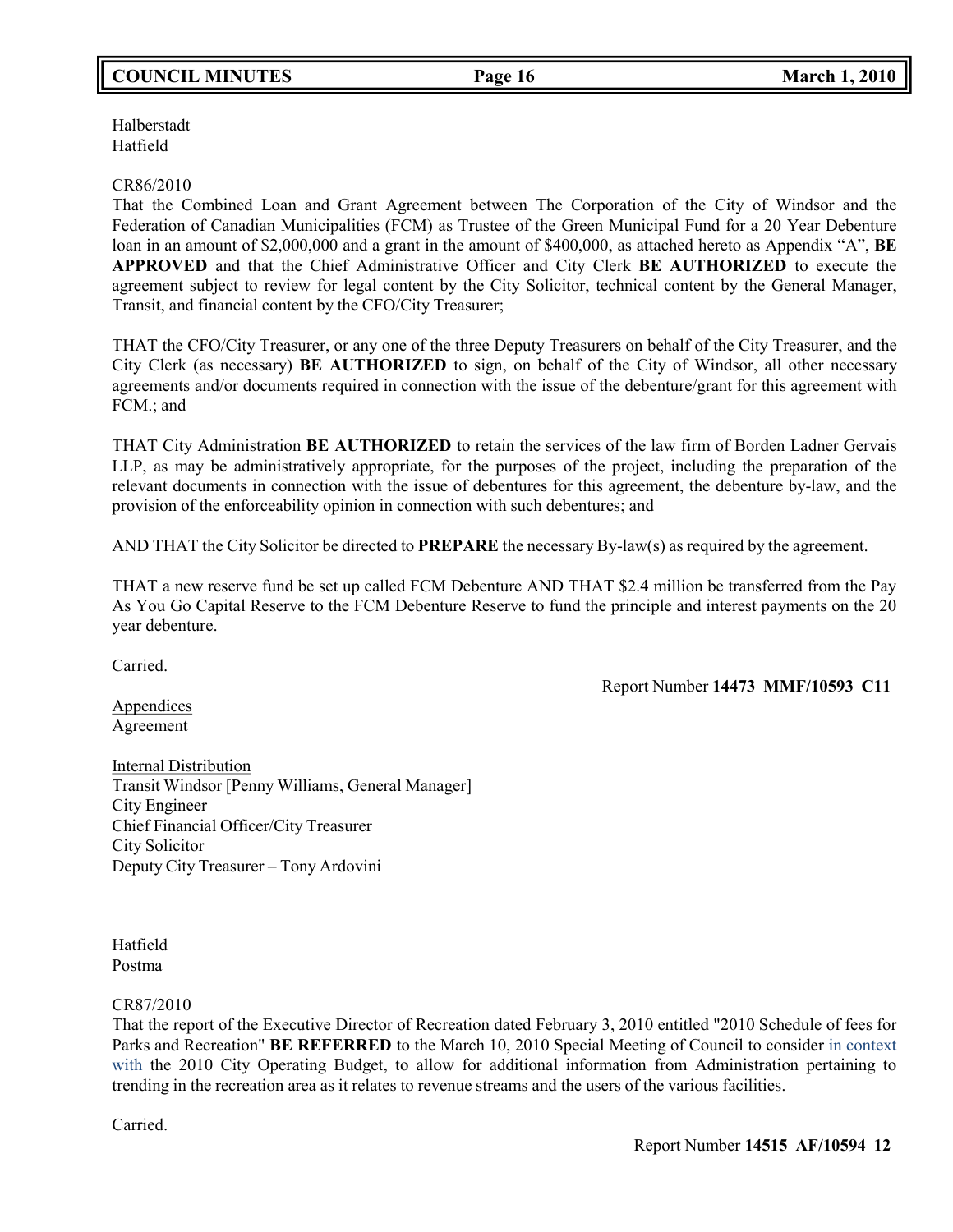## **COUNCIL MINUTES Page 17 March 1, 2010**

Internal Distribution Recreation [Jan Wilson, Executive Director] Community Development & Health Commissioner Chief Financial Officer/City Treasurer Deputy Treasurer – Tony Ardovini

Postma Jones

#### CR88/2010

That the report of the Planning Advisory Committee dated March 1, 2010 respecting "Hendrikus Van Aspert, rezoning, 677 Victoria Avenue, convert the existing residential unit to provide 6 rooms,

4 bathrooms and a kitchen facility and requests a site specific amendment to permit a lodging house use" **BE DEFERRED** to the March 22, 2010 meeting of Council, to allow representatives for the Applicant to meet with the neighbours and attempt to review and address as many of their concerns as possible.

Carried.

Report Number **14511 ZB/10541 PAC 1**

Internal Distribution City Planner Manager of Development Chief Building Official City Engineer City Solicitor Zoning Clerk - Council Services Licence Commissioner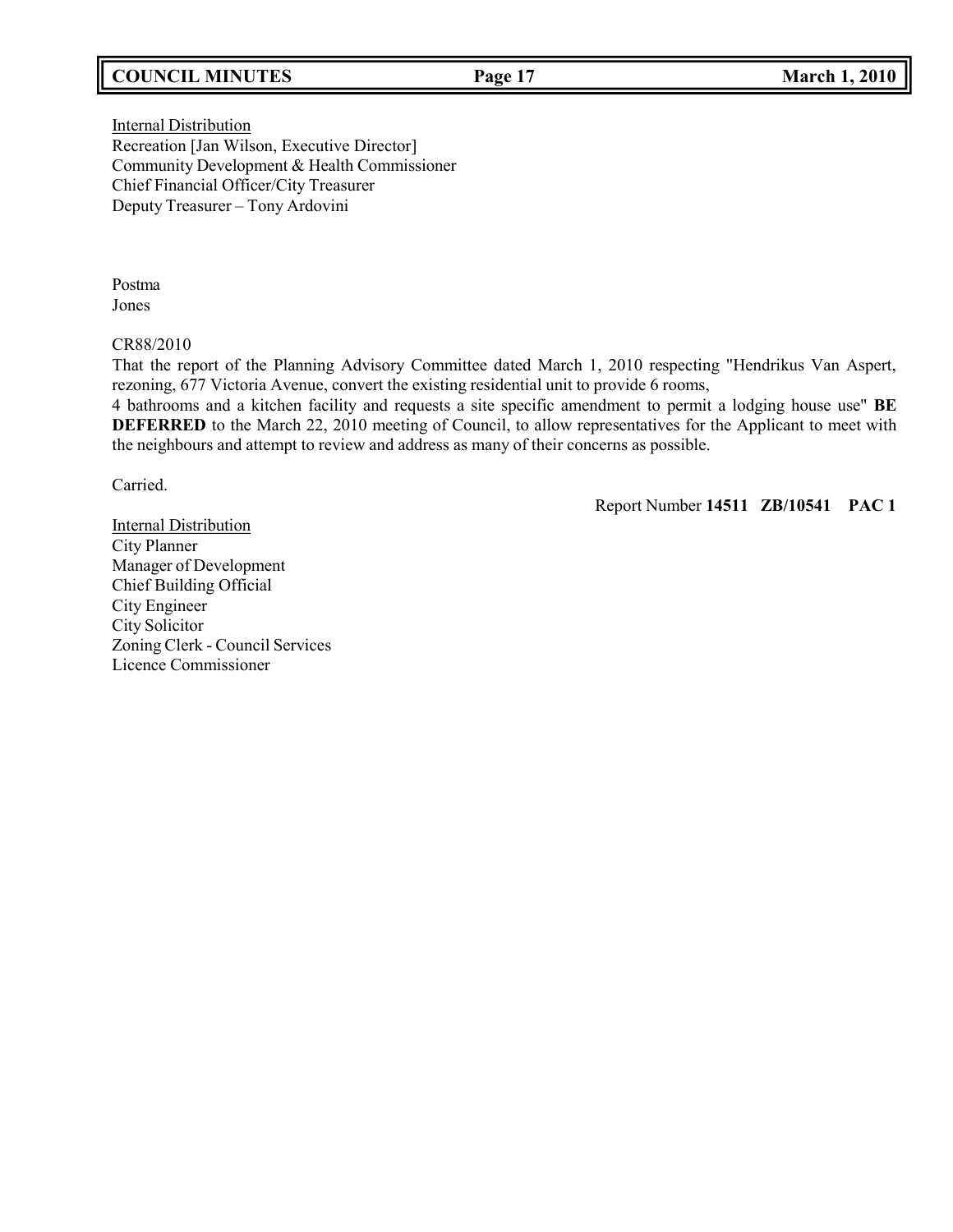**COUNCIL MINUTES Page 18 March 1, 2010**

**REFERRED** to Striking Committee for consideration by Council at its meeting held March 1, 2010 [**M72-2010**] MLM/ March 1, 2010

## **REPORT NO. 47**

of the **WINDSOR-ESSEX COUNTY ENVIRONMENT COMMITTEE (WECEC)** of its meeting held February 5, 2010 Conference Room, Windsor Airport

Present: Robert Sylvester, Chair Councillor Alan Halberstadt Councillor Percy Hatfield John Adams Pauline Cheslock Derek Coronado Rick Coronado Paul Henshaw David McGregor Phil Roberts Tim Stratichuk

### **Your Committee submits the following recommendation:**

That the 2010 Committee Membership Structure for the Windsor Essex County Environment Committee (WECEC), dated February 4, 2010 **BE APPROVED** as presented.

Note: A copy of the 2010 Committee Membership Structure is *attached*.

**CHAIRPERSON** 

COUNCIL COMMITTEE COORDINATOR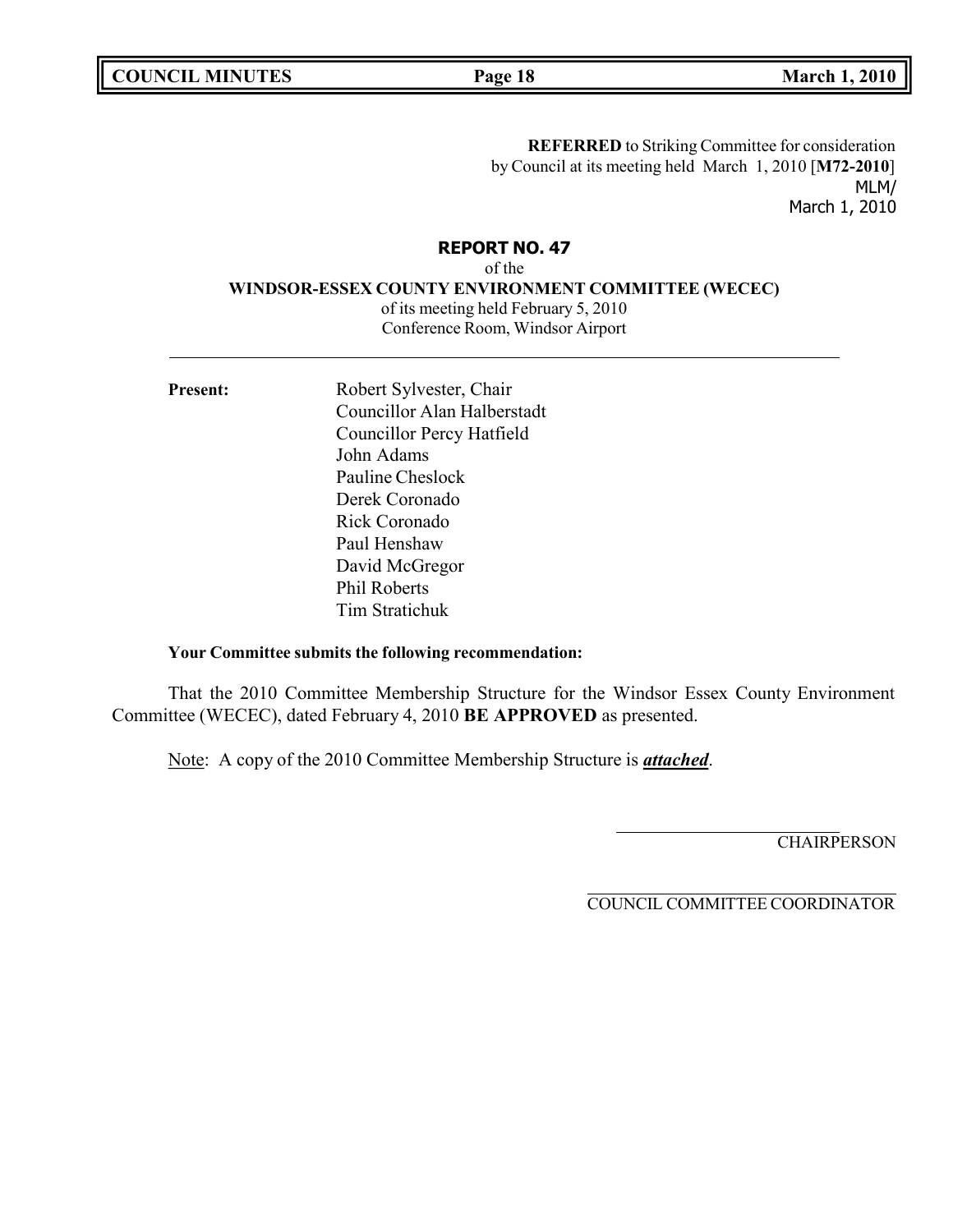|  | <b>COUNCIL MINUTES</b> |
|--|------------------------|
|--|------------------------|

**COUNCIL MINUTES Page 19 March 1, 2010**

**ADOPTED** by Council at its meeting held March 1, 2010 [**M73-2010**] VC/bm

# **SPECIAL MEETING OF COUNCIL – IN CAMERA March 1, 2010**

**Meeting called to order at: 3:30 p.m.**

## **Members in Attendance:**

Mayor E. Francis Councillor D. Brister (arrives at 3:32 p.m.) Councillor C. Postma Councillor R. Jones Councillor A. Halberstadt Councillor F. Valentinis Councillor K. Lewenza (arrives at 3:31 p.m.) Councillor B. Marra (arrives at 3:34 p.m.) Councillor P. Hatfield Councillor J. Gignac

## **Members Absent:**

Councillor D. Dilkens

## **Also in attendance:**

- H. Reidel, Chief Administrative Officer
- R. Warsh, Community Development and Health Commissioner
- M. Sonego, City Engineer
- G. Wilkki, City Solicitor
- V. Critchley, City Clerk
- O. Colucci, Chief Financial Officer
- L. Doyle, Chief Building Official (Item 1)

# **Verbal Motion is presented by Councillor Halberstadt, seconded by Councillor Postma**

**to move in Camera for discussion of the following item(s), adding items 7 & 8:**

|  | <b>Subject</b>                                            | h – Pursuant to Municipal Act,<br>2001, as amended |
|--|-----------------------------------------------------------|----------------------------------------------------|
|  | 1. $ $ al Matter – about an identifiable individual $(s)$ | 239(2)(b)                                          |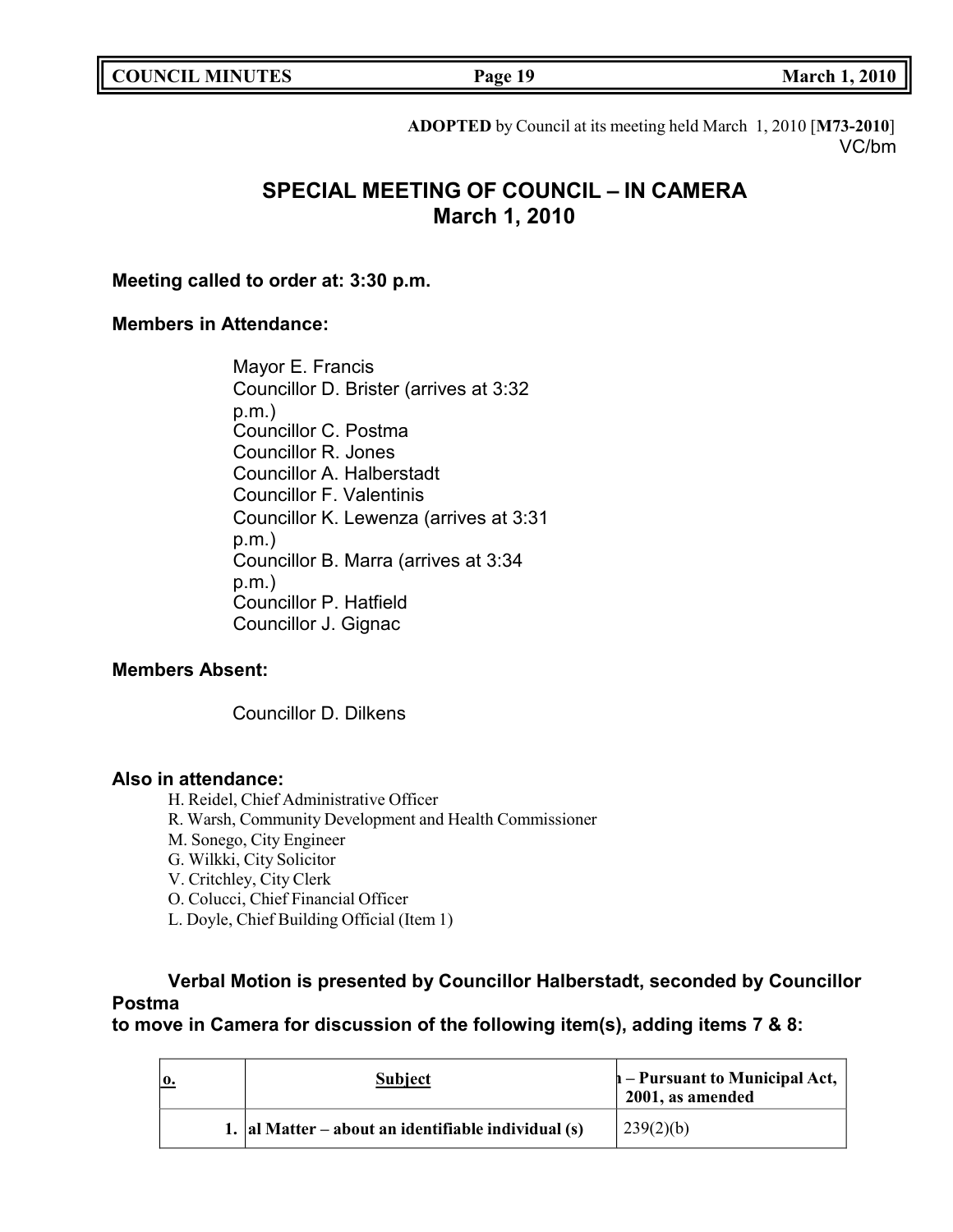| 2. $\frac{1}{2}$ ty matter – sale of land                                        | 239(2)(c)                      |
|----------------------------------------------------------------------------------|--------------------------------|
| ty matter – purchase of land                                                     | 239(2)(c)                      |
| matter – Statement of Claim                                                      | 239(2)(e)                      |
| Personal matter – legal opinion – solicitor-client<br>privilege/labour relations | 239(2)(d)(f)                   |
| t Update – update on Legal matters                                               | $239(2)(a)$ , (c), (e) and (f) |
| ty of Property of Corporation – Economic<br><b>Development matter - ADDED</b>    | 239(2)(a)                      |
| matter – In-camera portion of Audit Committee<br>matter – Report No. 44 - ADDED  | 239(2)(b)                      |

## **Motion Carried.**

## **Declarations of Pecuniary Interest:**

None declared

**Discussion on the items of business. (Items 1, 2, 3, 4, 5, 7 and 8)**

**Councillor Postma leaves the meeting at 4:07 p.m., and returns at 4:09 p.m.**

**Verbal Motion is presented by Councillor Jones, seconded by Councillor Marra, to move back into public session.**

**Motion Carried.**

## **Moved by Councillor Postma, seconded by Councillor Jones,**

**THAT the Clerk BE DIRECTED to transmit the recommendation(s) contained in the report(s) discussed at the In-Camera Council Meeting held March 1, 2010 directly to Council for consideration at the next Regular Meeting.**

1. That the confidential report from the Executive Director of Building/Chief Building Official and the City Solicitor respecting a personal matter about an identifiable individual **BE RECEIVED FOR INFORMATION**.

2. That the recommendation contained in the in-camera report from the Property Agent, Senior Property Agent, City Solicitor and Chief Financial Officer and City Treasurer respecting a property matter – sale of land **BE APPROVED**.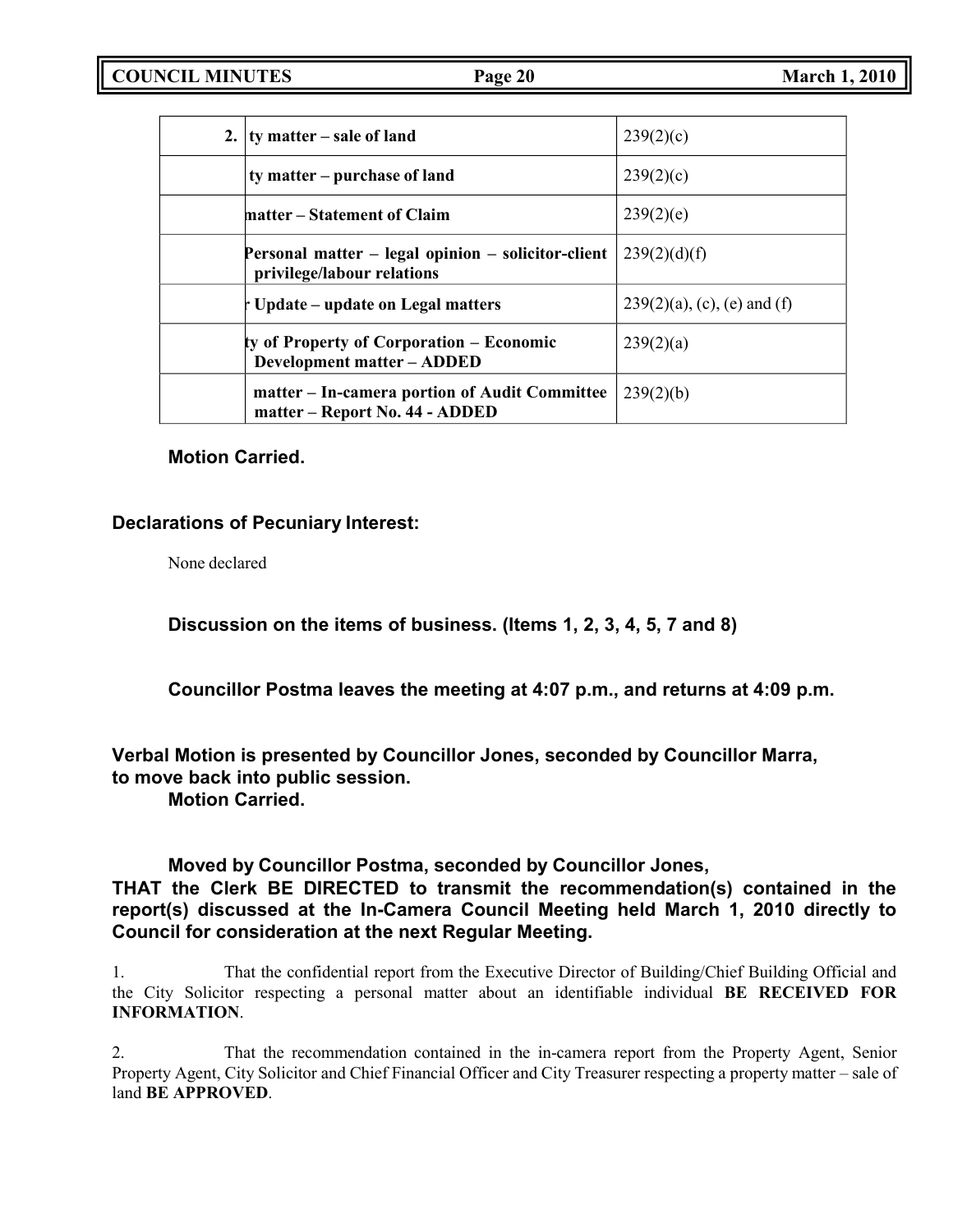| <b>COUNCIL MINUTES</b> | Page 21 | <b>March 1, 2010</b> |
|------------------------|---------|----------------------|
|                        |         |                      |

3. That the recommendation contained in the in-camera report from the Property Agent, Senior Property Agent, City Solicitor and Chief Financial Officer and City Treasurer respecting a property matter – purchase of land **BE APPROVED**

4. That the confidential report from the City Solicitor respecting a legal matter – Statement of Claim **BE RECEIVED** and that the City Solicitor **BE AUTHORIZED** to proceed in accordance with the verbal direction of Council.

5. That the in-camera report from the City Engineer, City Solicitor and Chief Financial Officer and City Treasurer respecting a legal/personal matter – legal opinion and solicitor-client privilege/labour relations **BE RECEIVED** and Administration **PROCEED** on the verbal direction of Council.

## **Councillors Jones and Lewenza opposed**

6. No report.

7. That the verbal report of Mayor Francis regarding an economic development matter **BE RECEIVED**.

8. That the verbal report pertaining to the in-camera portion of Audit Committee Report No. 44 **BE RECEIVED**.

## **Motion Carried.**

**Moved by Councillor Postma, seconded by Councillor Jones, That the special meeting of council held March 1, 2010 BE ADJOURNED. (Time: 5:07 p.m.) Motion Carried.**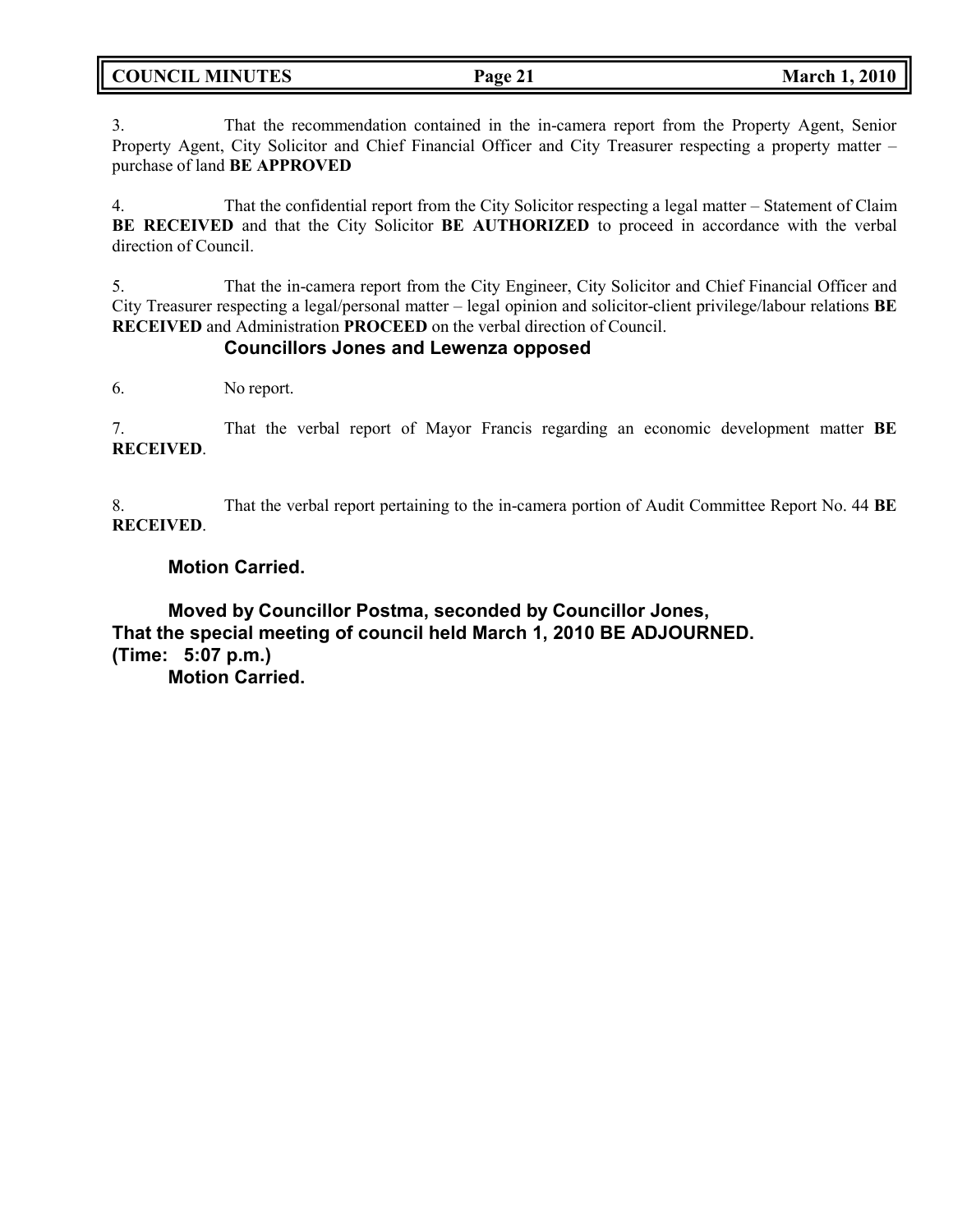ADOPTED by Council at its meeting held March 1, 2010 [**M74-2010**] KK/ Windsor, Ontario, March 1, 2010

## **REPORT NO. 44** of the **AUDIT COMMITTEE** of its meeting held February 18, 2010

Present: Maxwell Zalev, Chair Councillor Alan Halberstadt Councillor Bill Marra Bill Carter George Sandala

Your Committee submits the following recommendation:

That the terms and conditions contained in the draft Offer of Employment letter for the contract position of the Auditor General **BE APPROVED**, and further, upon approval by City Council of the offer for said contract, that the Chair of the Audit Committee **BE AUTHORIZED t**o sign the Offer letter.

**CHAIR** 

COMMITTEE COORDINATOR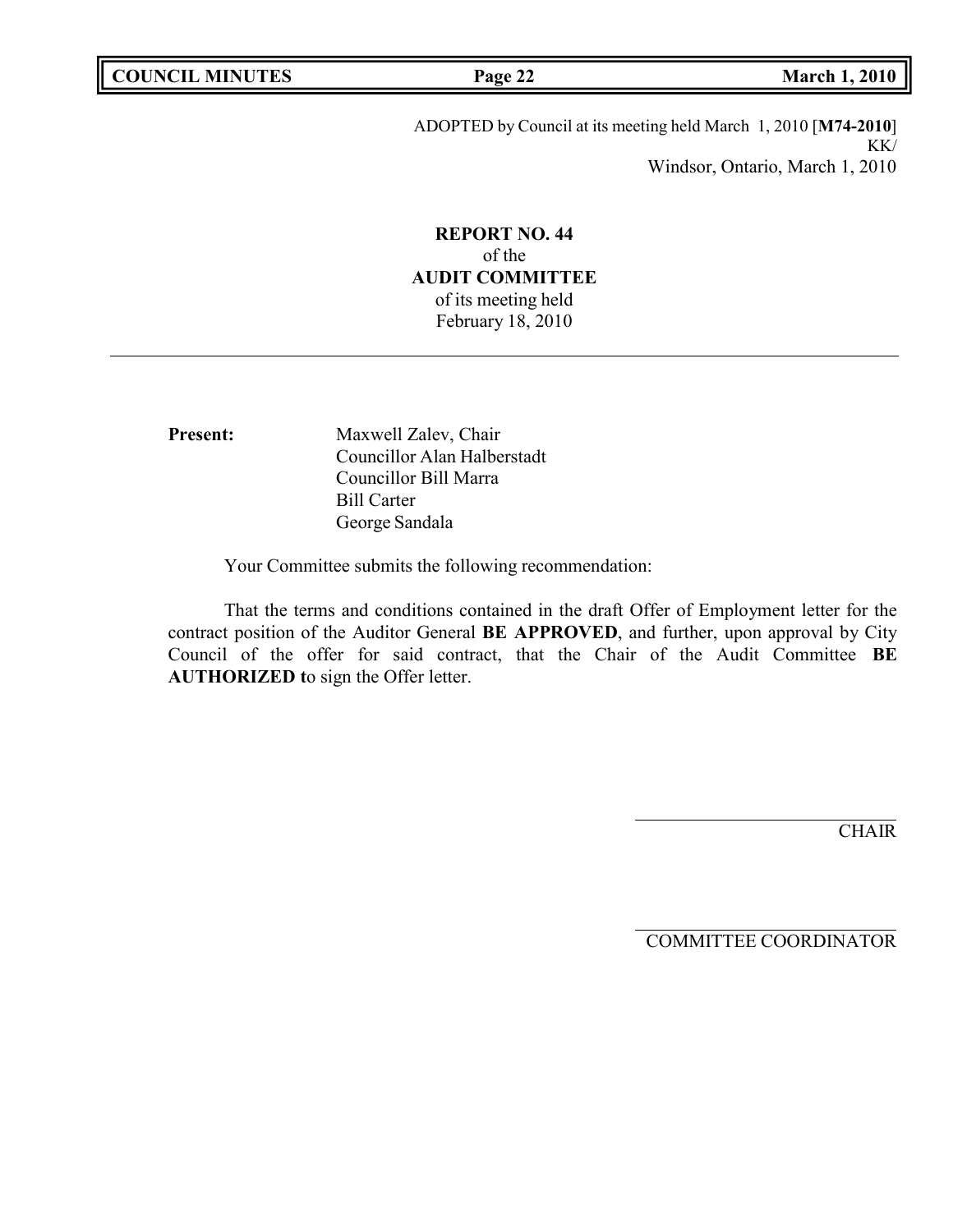**COUNCIL MINUTES Page 23 March 1, 2010**

**ADOPTED** by Council at its meeting held March 1, 2010 [**M75-2010**] **DEFERRED** to the March 1, 2010 meeting of Council to allow for clarification from Administration by Council at its meeting held February 22, 2010 **[M66-2010]** MLM/ Windsor, Ontario March 1, 2010

**REPORT NO. 276** of the **Windsor Heritage Committee** at its meeting held January 13, 2010 5:30 o'clock p.m. Meeting Room 407, 400 City Hall Square East

Present: Robin Easterbrook, Acting Chair Councillor Percy Hatfield Tony Amato Andrew Foot Simon Chamely Janis Marchand Jeffrey Mellow Noreen Slack

Your Committee submits the following recommendation:

That the statement included in Committee Report No. 236, "That the Windsor Heritage Committee be authorized to update the Windsor Heritage Properties Inventory/Register as additional information is brought forward, and to keep Council informed of such updates", **BE RESCINDED**.

NOTE: Committee Report No. 236, dated August 27, 2007, is attached.

ACTING CHAIR

COUNCIL COMMITTEE COORDINATOR